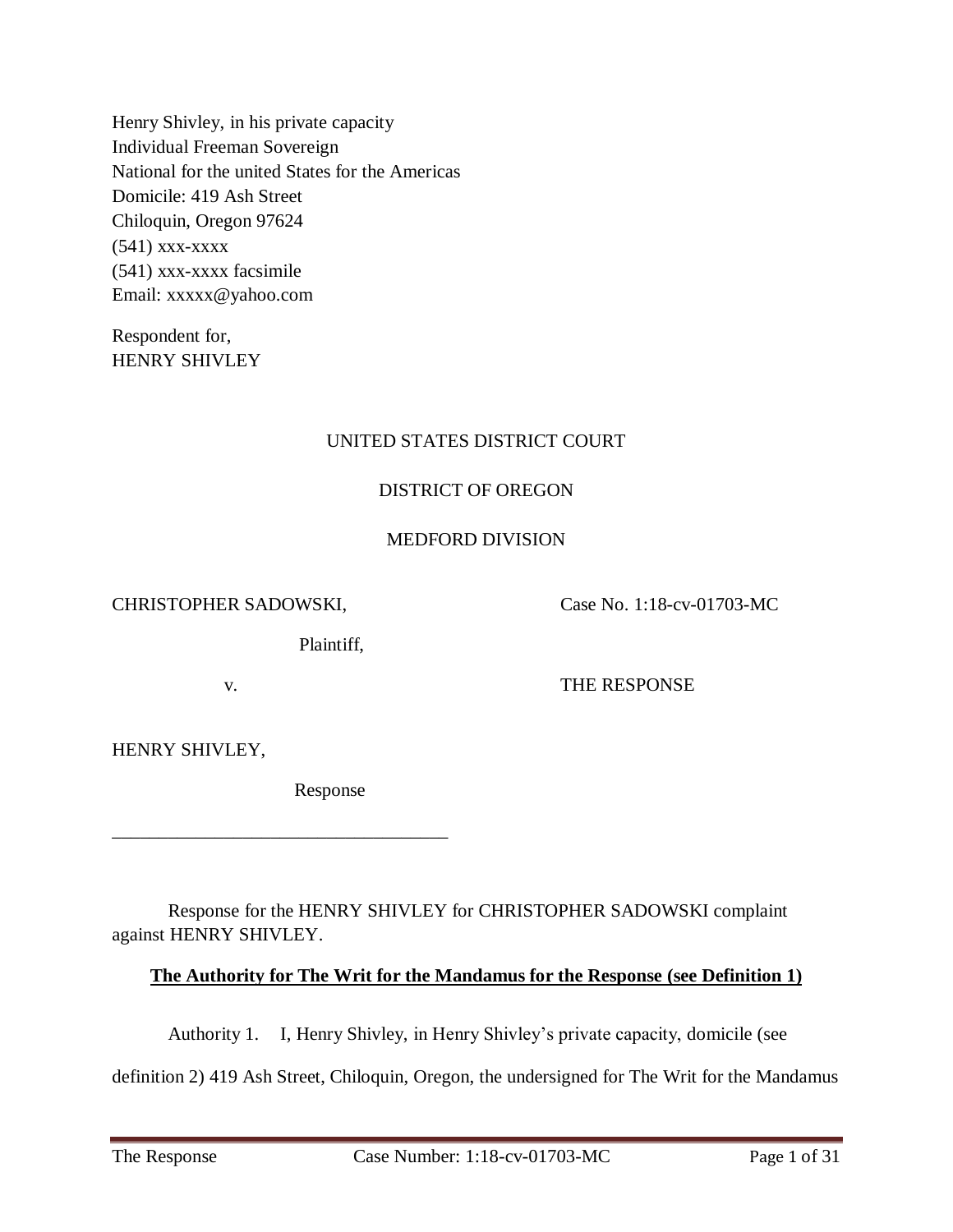for the Response, state that I am the affiant for The Writ for the Mandamus for the Response, as affirmed by the affiant.

Authority 2. Affiant states affiant is the living man, as affirmed by the affiant.

Authority 3. Affiant states affiant is the individual (see Definition 3) freeman (see Definition 4) sovereign (see Definition 5) national (see Definition 6) for the Republic (see Definition 7) for the united States for the Americas (See Definition 8), as affirmed by the affiant.

Authority 4. Affiant states affiant is the absolute (see Definition 9) possessive (see Definition 10) for the Bill of the Rights (see Definition 11) for the Articles (see Definition 12) in addition to, and the Amendment for the Constitution for the united States for the Americas, ratified by the legislatures of the several states December 15, 1791, by the authority for the  $5<sup>th</sup>$ Article for the Constitution for the united States for the Americas, ratified by the legislatures of the several states, June 21, 1788, as affirmed by the affiant.

Authority 5. Affiant states the Bill of the Rights, as ratified December 15, 1791, consists of the ten Articles, as affirmed by the affiant.

Authority 6. Affiant states affiant is not the  $14<sup>th</sup>$  Amendment (see Definition 13) subject (see Definition 14) citizen (see Definition 15) for the United States Corporation, as affirmed by the affiant.

Authority 7. Affiant states affiant is not the  $14<sup>th</sup>$  Amendment subject citizen for the any state for the United States Corporation, as affirmed by the affiant.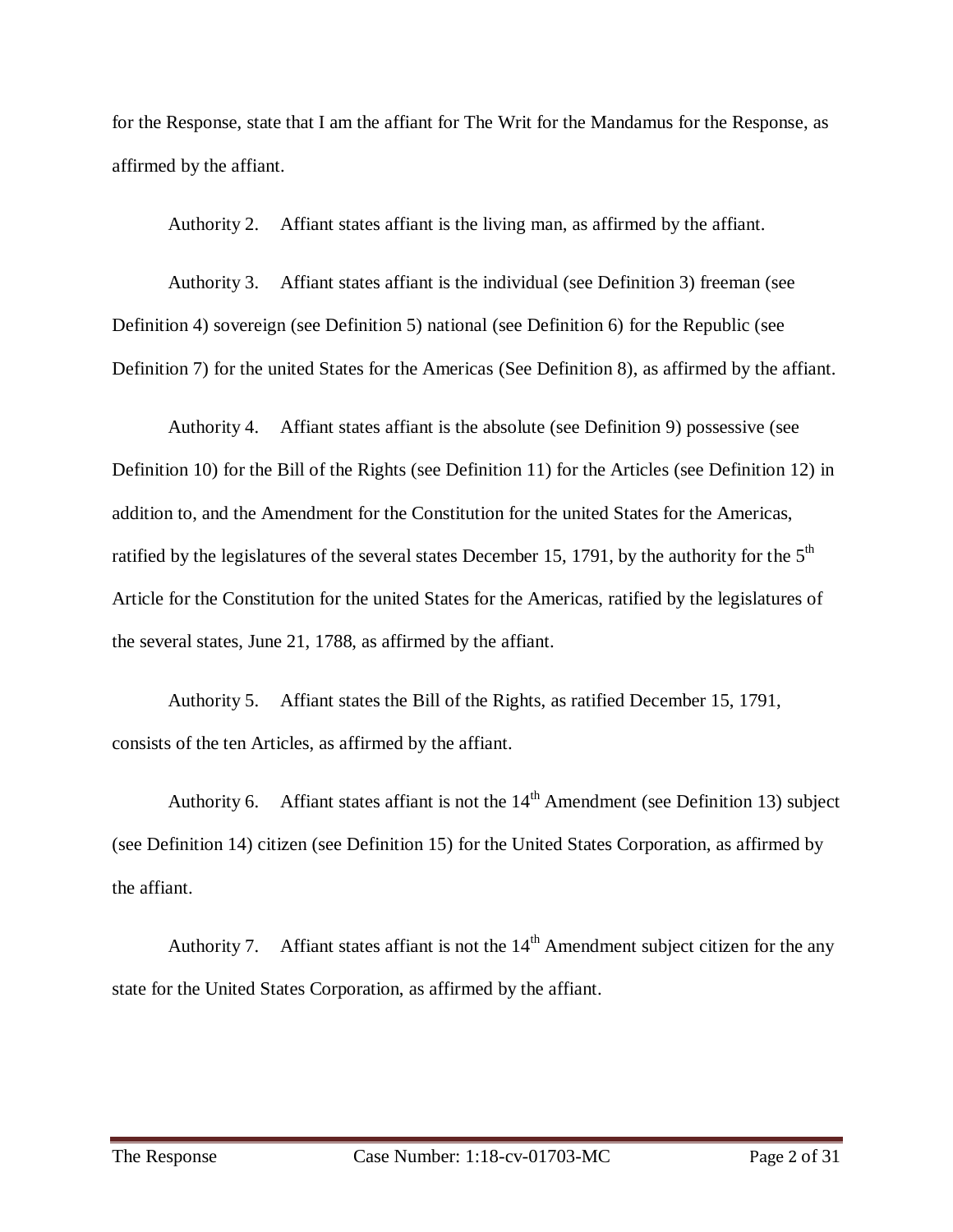Authority 8. Affiant states affiant is not the HENRY SHIVLEY straw man (see Definition 16) corporation (see Definition 17), the unlawfully created upon the affiant's birth, August 7, 1961, as affirmed by the affiant.

Authority 9. Affiant states the Bill of the Rights is the absolute law for the several states for the Republic for the united States for the Americas, as affirmed by the affiant.

Authority 10. Affiant states affiant is the absolute authority (see Definition 18) for the Bill of the Rights, as affirmed by the affiant.

Authority 11. Affiant states the Bill of the Rights is the common law (see Definition 19) for the Republic for the united States for the Americas, by the authority for the Article the 10 for the Bill of the Rights, as affirmed by the affiant.

Authority 12. Affiant states the Bill of the Rights, as defined, is the common law for the Republic for the united States for the Americas, by the authority for the Article the 9 for the Bill of the Rights, as defined, as affirmed by the affiant.

#### **The Statement for the Facts for The Writ for the Mandamus for the Response**

Statement 1. Affiant states affiant is not for the naval forces or the militia when in actual service in time of war or public danger, as affirmed by the affiant.

Statement 2. Affiant states affiant enjoys the absolute every protection for the common law for the Bill of the Rights, as affirmed by the affiant.

Statement 3. Affiant states only through the establishment of the common law jurisdiction (see Definition 20) by the common law court (see Definition 21) for the affiant is the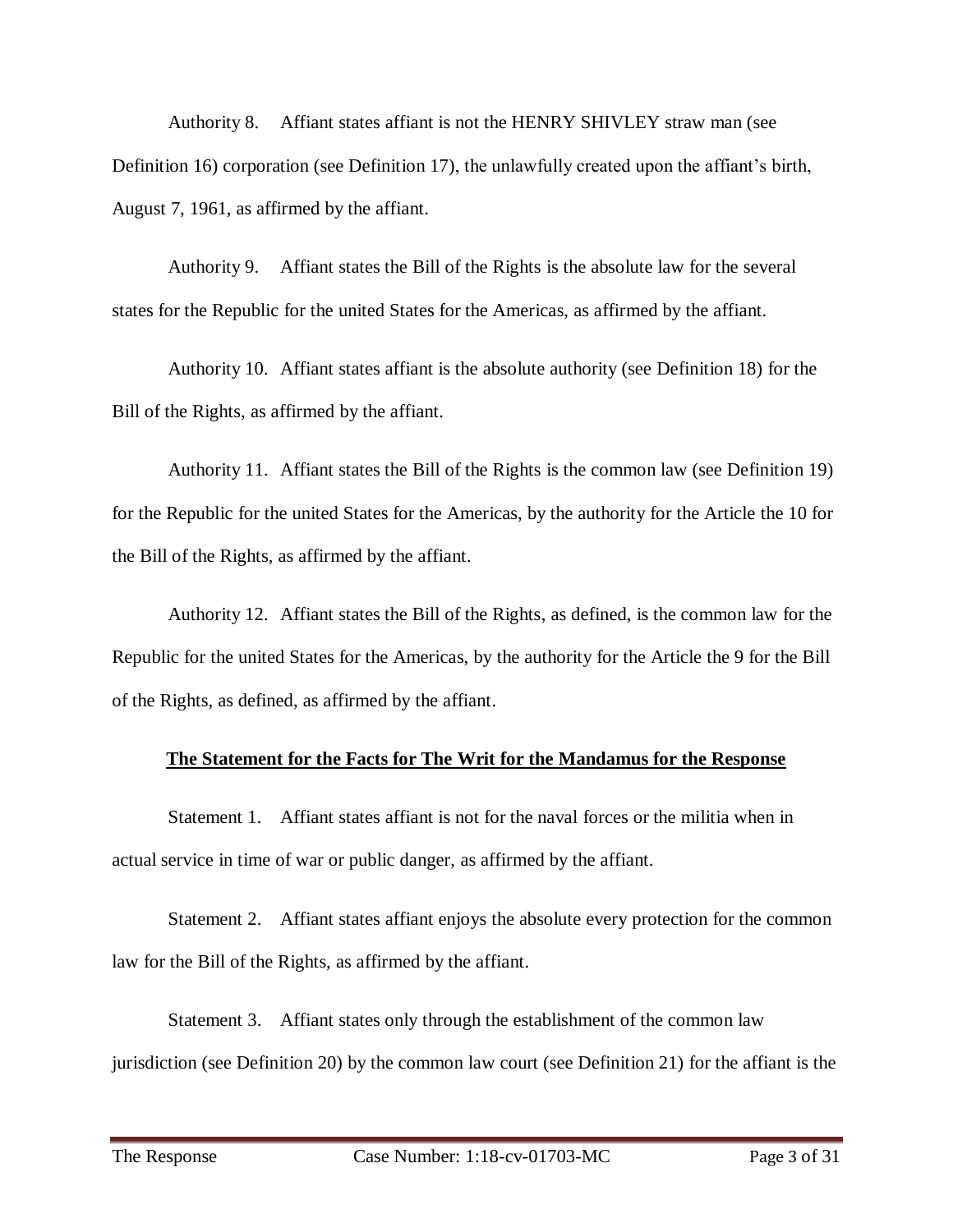affiant compelled for the answer for the any complaint for the any civil action, as affirmed by the affiant.

Statement 4. Affiant states only through the establishment of the common law jurisdiction can the affiant be compelled for the answer for the complaint for the civil crime, as affirmed by the affiant.

Statement 5. Affiant states the judge for the common law jurisdiction for the common law courts, et.al., is the elected by the free individual American nationals for the jurisdiction for the common law court, as affirmed by the affiant.

Statement 6. Affiant states the officer (see Definition 22) for the common law jurisdiction for the common law courts, et.al., is the elected by the free individual American nationals for the jurisdiction for the common law court, as affirmed by the affiant.

Statement 7. Affiant states the officer for the common law jurisdiction for the common law courts, et.al., is sworn in for the common law jurisdiction for the common law courts, et.al., as affirmed by the affiant.

Statement 8. Affiant states the officer for the common law jurisdiction for the common law courts, et.al., is for the service for the filings for the common law jurisdiction for the common law courts, et.al., as affirmed by the affiant.

Statement 9. Affiant states the officer for the common law jurisdiction for the common law courts, et.al., is for the enforcement for the orders for the common law jurisdiction for the common law courts, et.al., as affirmed by the affiant.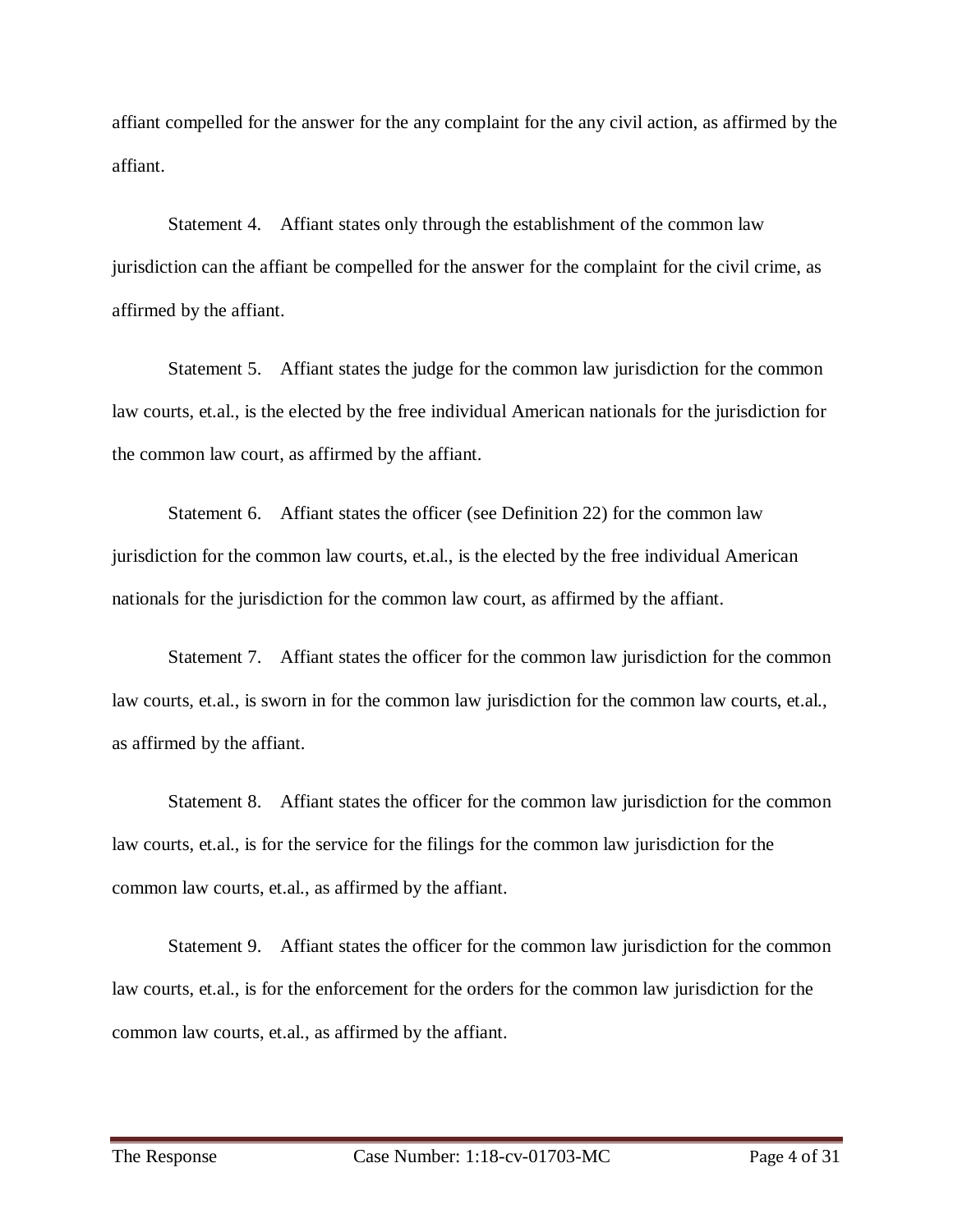Statement 10. Affiant states the common law court sets immobile (see Definition 23), as affirmed by the affiant.

Statement 11. Affiant states the only authority for the movement for the common law court is the application for the jurisdiction for the Bill of the Rights by the individual free sovereign American national in the individual free sovereign American national's private capacity, as affirmed by the affiant.

Statement 12. Affiant states the year 1868, the  $14<sup>th</sup>$  Amendment is unlawfully inserted into the Constitution for the Republic for the united States for the Americas, as affirmed by the Article the 9 for the Bill of the Rights, as affirmed by the affiant.

Statement 13. Affiant states Article the 9 (see Definitions  $11(a-e)$  for the Bill of the Rights, as asserted, declares the insertion for the  $14<sup>th</sup>$  Amendment is the act for insurrection, is the act for treason, as affirmed by the affiant.

Statement 14. Affiant states the insertion for the  $14<sup>th</sup>$  Amendment into the Constitution for the Republic for the united States for the Americas is the fraud (see Definition 24) used for the platform for the continued fraud for the usurp (see Definition 25) for the Constitution for the Republic for the united States for the Americas, as affirmed by the affiant.

Statement 15. Affiant states the Constitution for the Republic for the united States for the Americas is unlawfully removed, as affirmed by the affiant.

Statement 16. Affiant states the Constitution for the Republic for the united States for the Americas is unlawfully replaced by the corporate charter for the United States Corporation by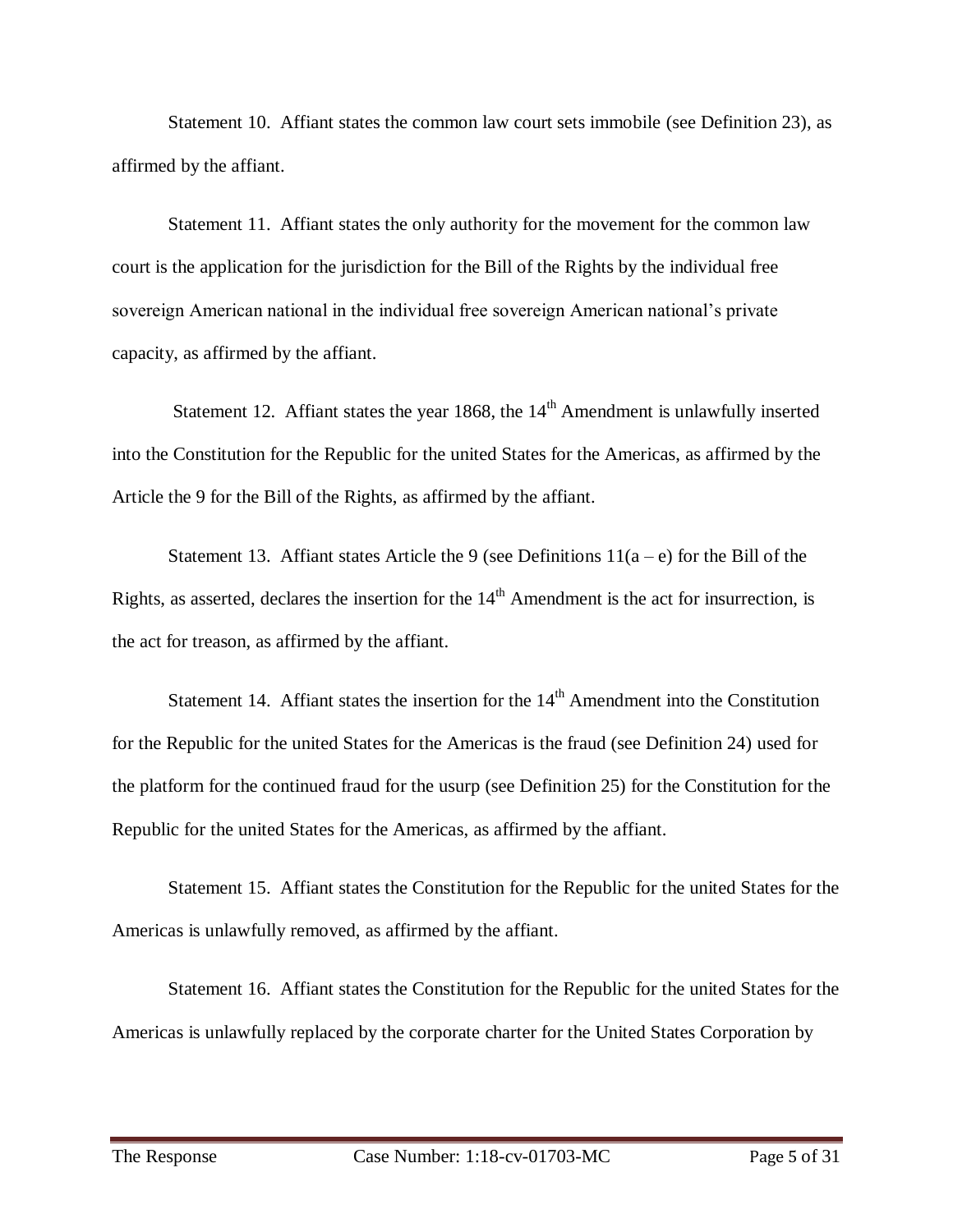the Act of 1871, for the establishment for the District of the Columbia, recorded in the Library of the Congress, as affirmed by the affiant.

Statement 17. Affiant states the replacement for the American nationals' Constitution for the Republic for the united States for the Americas is without the consent of the American nationals for the Republic for united States for the Americas, as affirmed by the affiant.

Statement 18. Affiant states the replacement for the American nationals' Constitution for the Republic for the united States for the Americas is in the direct defiance for the authority for the American nationals for the united States for the Americas, as affirmed by the affiant.

Statement 19. Affiant states the replacement of the Republic for the united States for the Americas by the United States Corporation is the violation for the Article the 9 for the Bill of the Rights, as affirmed by affiant.

Statement 20. Affiant states Article the 9 for the Bill of the Rights states, "The enumeration in the Constitution, of certain rights, shall not be construed to deny or disparage others retained by the people", as affirmed by the affiant.

Statement 21. Affiant states the Bill of the Rights is never altered by the Constitution for the Republic for the united States for the Americas, as affirmed by Article the 9 for the Bill of the Rights, as affirmed by the affiant.

Statement 22. Affiant states Article the 10 for the Bill of the Rights states, "The powers not delegated to the United States by the Constitution, nor prohibited by it to the States, are reserved to the States respectively, or to the people", as affirmed by the affiant.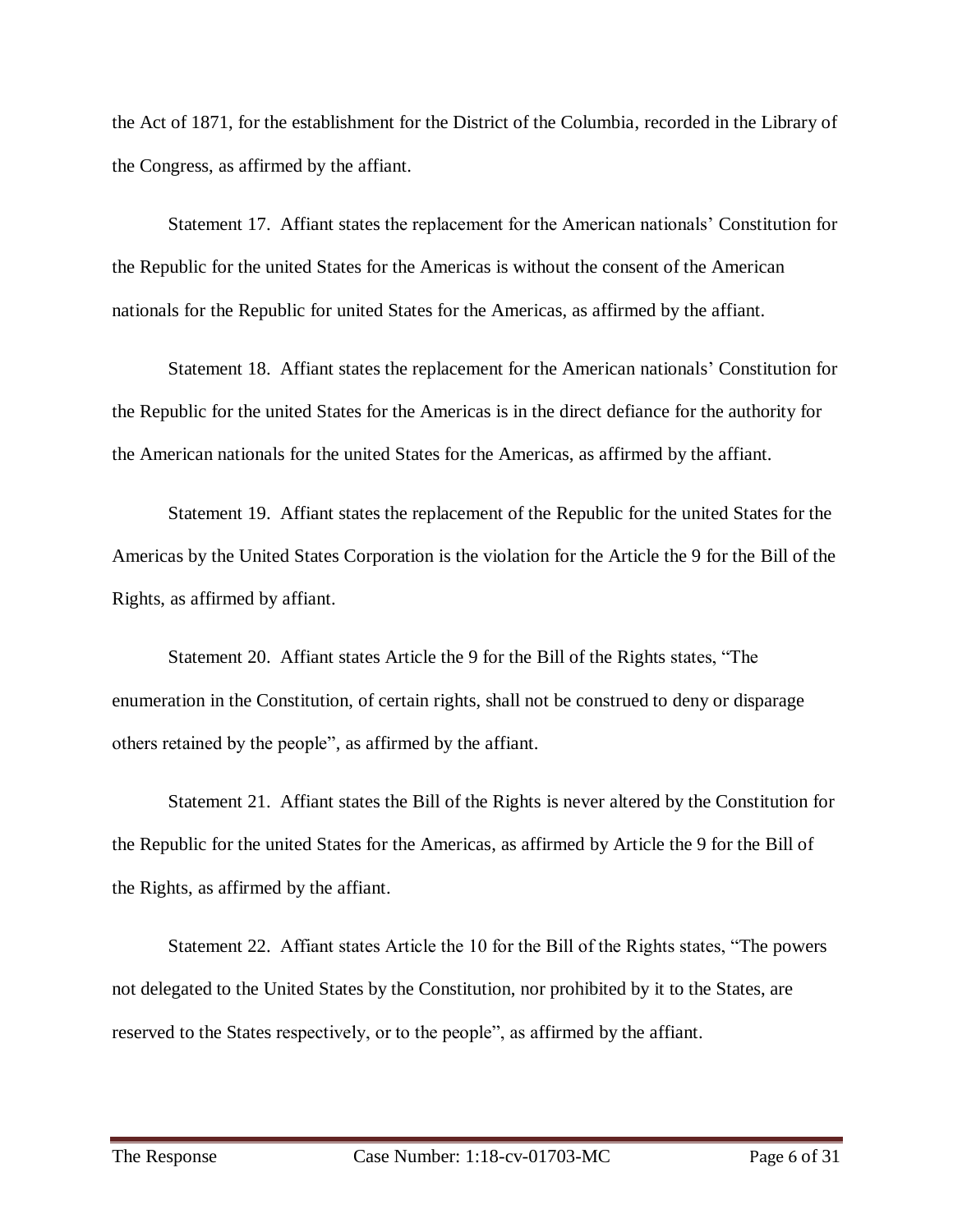Statement 23. Affiant states the Bill of the Rights is never altered for the any of the states as the alteration is prohibited by the Article the 10 for the Bill of the Rights, as affirmed by the Article the 9 for the Bill of the Rights, as affirmed by the affiant.

Statement 24. Affiant states the United States Corporation is the fraud, as affirmed by the affiant.

Statement 25. Affiant states the United States Corporation is the operating for the direct defiance for the Bill of the Rights, as affirmed by the Article the 9 for the Bill of the Rights, as affirmed by the affiant.

Statement 26. Affiant states the United States Corporation is without the consent for the American nationals for the Republic for the united States for the Americas, as affirmed by the Article the 9 for the Bill of the Rights, as affirmed by the affiant.

Statement 27. Affiant states the United States Corporation is the crime in progress, as affirmed by the Article the 9 for the Bill of the Rights, as affirmed by the affiant.

Statement 28. Affiant states the authority for the every commercial (see Definition 26) contract (see Definition 27), the municipal, the county, the state, the federal, is the derived from the Constitution for the Republic for the united States for the Americas, as affirmed by the affiant.

Statement 29. Affiant states the authority for the no contract for the violation for the denial or disparagement of the any rights for the Bill of the Rights can exist, as affirmed by Article the 9 for the Bill of the Rights, as affirmed by the affiant.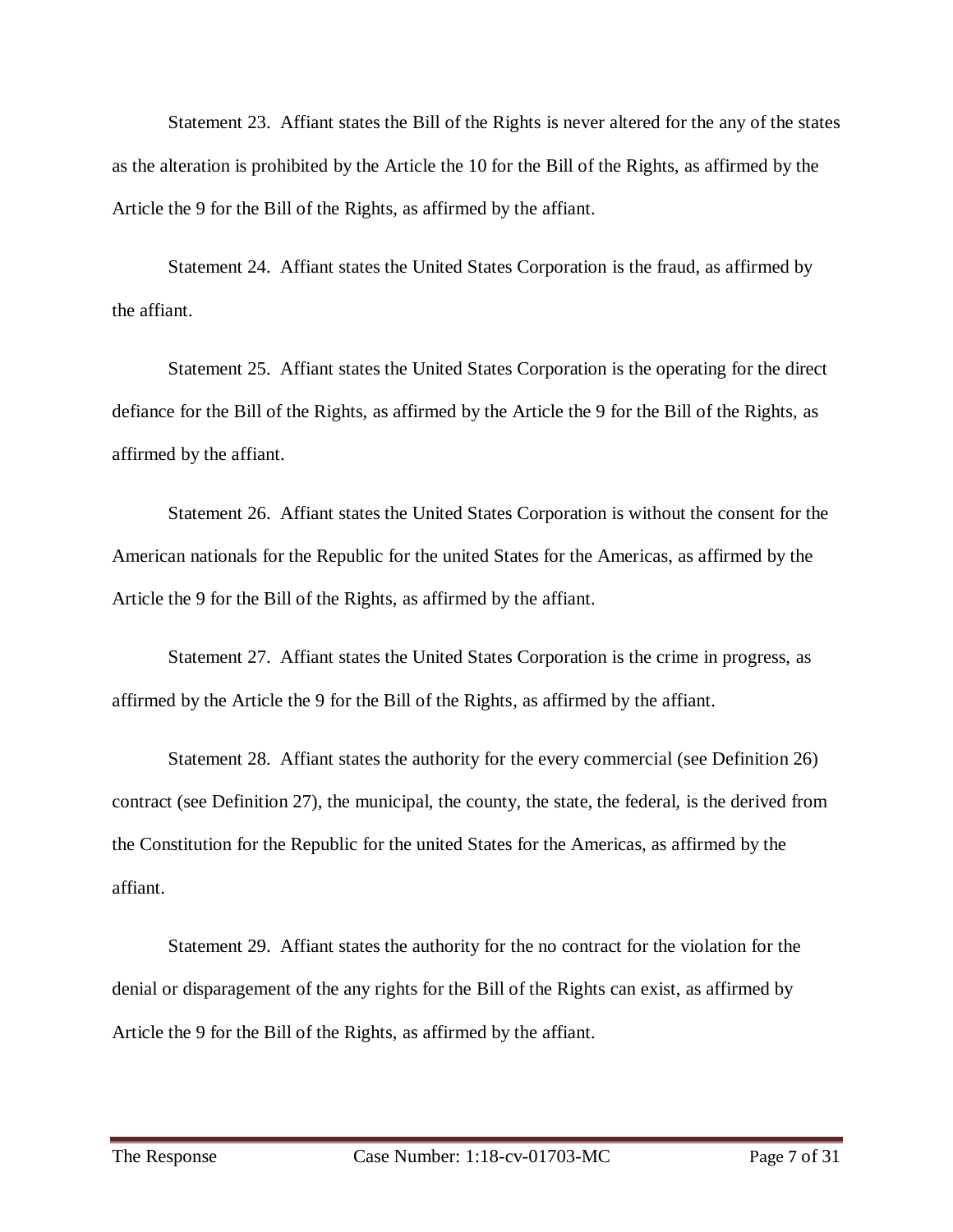Statement 30. Affiant states the UNITED STATES DISTRICT COURT DISTRICT OF OREGON MEDFORD DIVISION for the Case Number 1:18-cv-01703-MC is the creation for the fraud United States Corporation, as affirmed by the affiant.

Statement 31. Affiant states UNITED STATES DISTRICT COURT DISTRICT OF OREGON MEDFORD DIVISION for the Case Number 1:18-cv-01703-MC is the poisonous fruit for the poisonous tree, as affirmed by the affiant.

Statement 32. Affiant states the judges for the UNITED STATES DISTRICT COURT DISTRICT OF OREGON MEDFORD DIVISION for the Case Number 1:18-cv-01703-MC are the appointed by the United States Corporation, as affirmed by the affiant.

Statement 33. Affiant states the UNITED STATES DISTRICT COURT DISTRICT OF OREGON MEDFORD DIVISION for the Case Number 1:18-cv-01703-MC is exercising the United States Corporation administrative admiralty jurisdiction, as affirmed by the affiant.

Statement 34. Affiant states the UNITED STATES DISTRICT COURT DISTRICT OF OREGON MEDFORD DIVISION is the no authority over the any American national for the Republic for the united States for the Americas in the individual's private capacity, as affirmed by Article the 9 for the Bill of the Rights, as affirmed by the affiant.

# **The Charges for the Violations of the Bill of the Rights for Christopher Sadowski, in Christopher Sadowski's private capacity, for The Writ for the Mandamus for the Response**

Charge 1. Affiant, in affiant's capacity as the free sovereign American national for the Republic for the united States for the Americas, by the affiant's authority for the Bill of the Rights, charges Christopher Sadowski, in Christopher Sadowski's private capacity, acting (see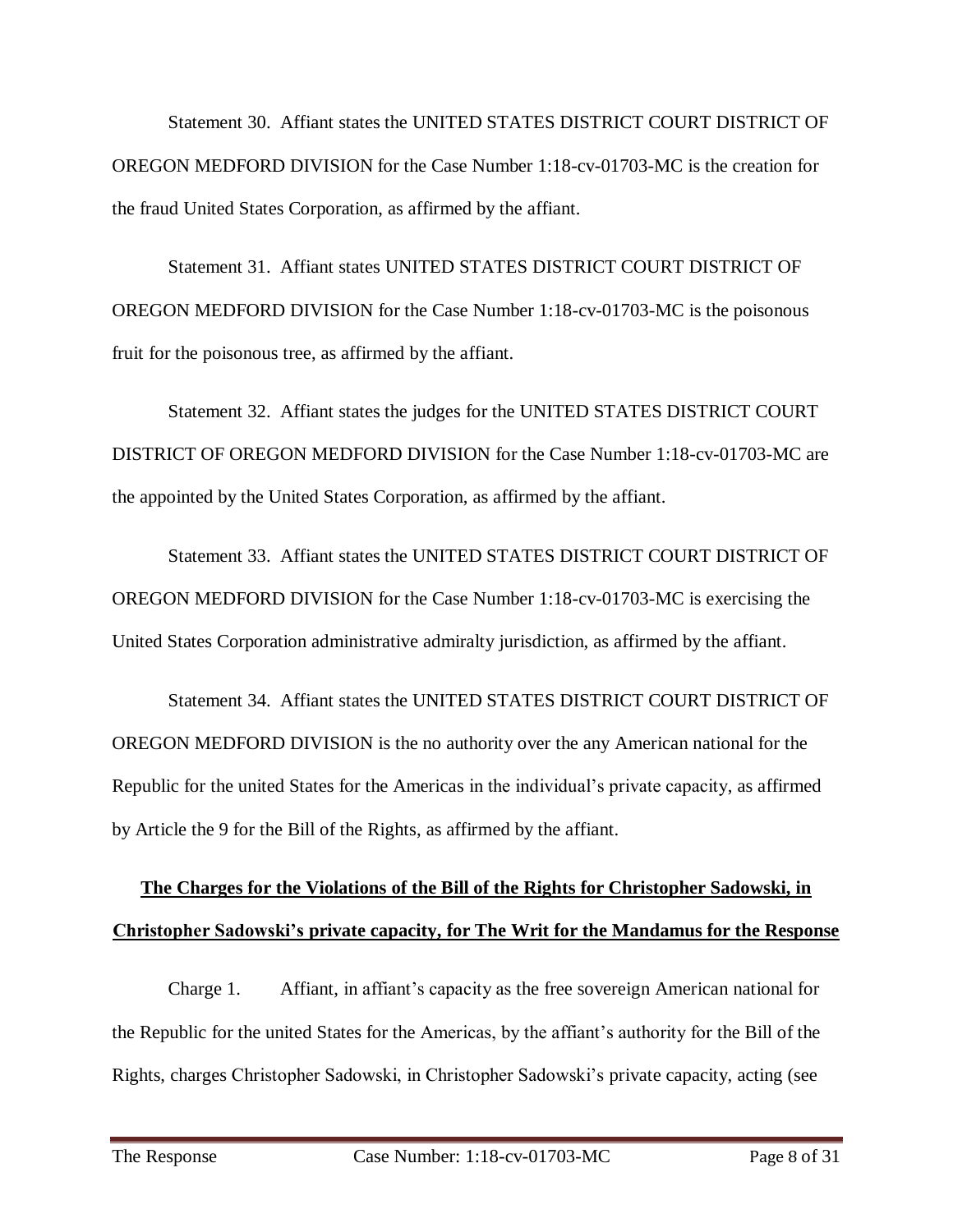Definition 28) in tandem (see Definition 29) and collusion (see Definition 30) with Mathew K. Higbee, in Mathew K. Higbee's private capacity, with treason (see Definition 31) and sedition (see Definition 32) for the violation for the Bill of the Rights, as affirmed by the affiant.

Charge 2. Affiant, in affiant's capacity as the free sovereign American national for the Republic for the united States for the Americas, by the affiant's authority for the Bill of the Rights, charges Christopher Sadowski, in Christopher Sadowski's private capacity, acting in tandem and collusion with Mathew K. Higbee, in Mathew K. Higbee's private capacity, for the fictitious (see Definition 33) creation, for the fictitious filing for the fictitious document, titled, COMPLAINT FOR DAMAGES AND INJUNTIVE RELIEF DEMAND FOR JURY TRIAL for the Case Number 1:18-cv-01703-MC, for the unlawful attempted seizure of affiant's private property as the actors in an administrative (see Definition 34) admiralty (see Definition 35) jurisdiction that is not the common law jurisdiction guaranteed the affiant by the Bill of the Rights as the individual free sovereign American national, as affirmed by the affiant.

Charge 3. Affiant, in affiant's capacity as the free sovereign American national for the Republic for the united States for the Americas, by the affiant's authority for the Bill of the Rights, charges Christopher Sadowski, in Christopher Sadowski's private capacity, acting in tandem and collusion with Mathew K. Higbee, in Mathew K. Higbee's private capacity, with violation (see Definition 36) for the Article the 1 for the Bill of the Rights for the denial of affiant's right to procedural due process in the common law jurisdiction for the common law court, as affirmed by the affiant.

Charge 4. Affiant, in affiant's capacity as the free sovereign American national for the Republic for the united States for the Americas, by the affiant's authority for the Bill of the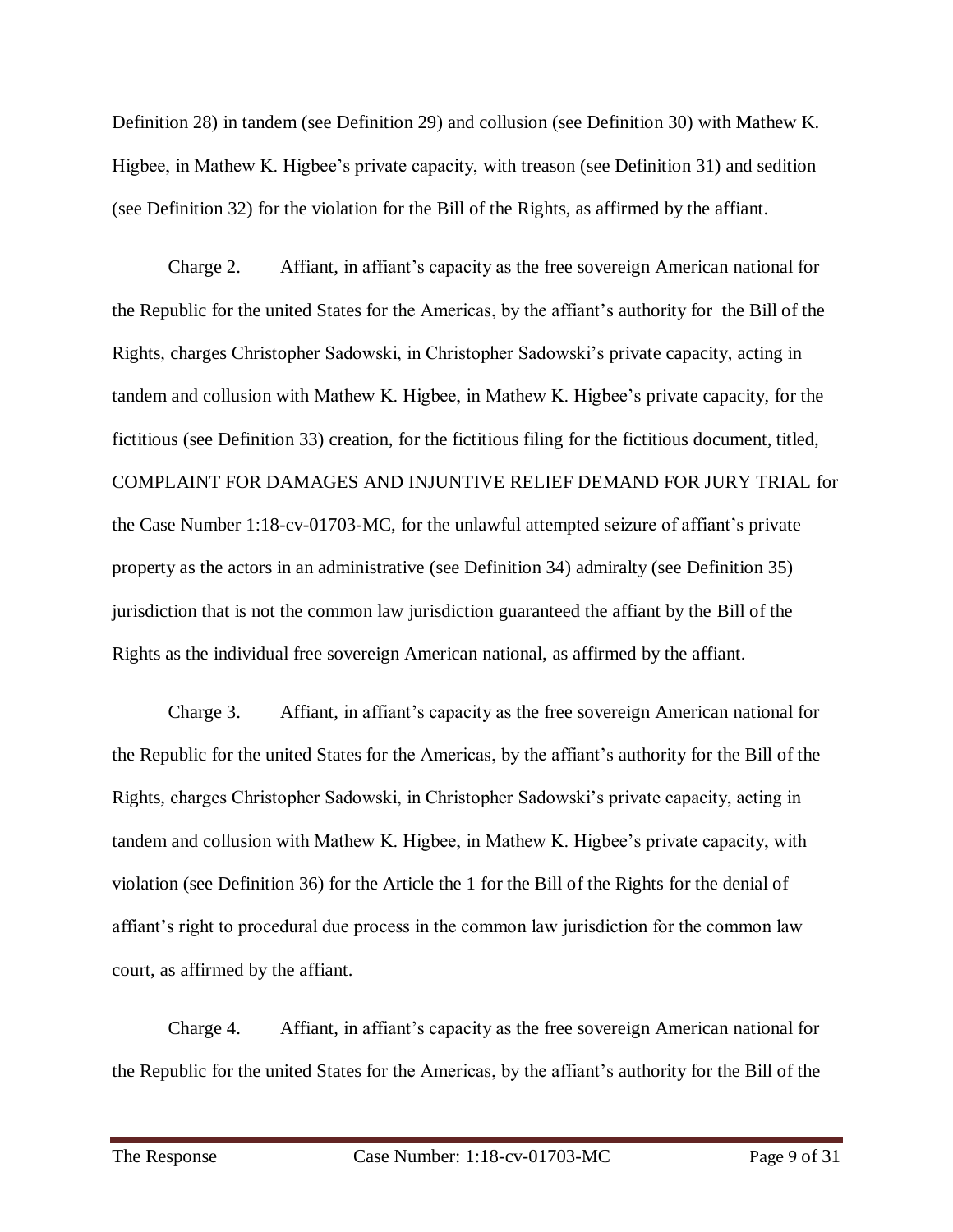Rights, as defined, charges Christopher Sadowski, in Christopher Sadowski's private capacity, acting in tandem and collusion with Mathew K. Higbee, in Mathew K. Higbee's private capacity, with the violation for the Article the 4 of the Bill of the Rights for affiant's right to the procedural due process in the common law jurisdiction for the common law court, as affirmed by the affiant.

Charge 5. Affiant, in affiant's capacity as the free sovereign American national for the Republic for the united States for the Americas, by the affiant's authority for the Bill of the Rights, charges Christopher Sadowski, in Christopher Sadowski's private capacity, acting in tandem and collusion with Mathew K. Higbee, in Mathew K. Higbee's private capacity, with violation for the Article the 5 for the Bill of the Rights for the denial of affiant's right to procedural due process in the common law jurisdiction for the common law court, as affirmed by the affiant.

Charge 6. Affiant, in affiant's capacity as the free sovereign American national for the Republic for the united States for the Americas, by the affiant's authority for the Bill of the Rights, charges Christopher Sadowski, in Christopher Sadowski's private capacity, acting in tandem and collusion with Mathew K. Higbee, in Mathew K. Higbee's private capacity, with violation for the Article the 6 for the Bill of the Rights for the denial of affiant's right to procedural due process in the common law jurisdiction for the common law court, as affirmed by the affiant.

Charge 7. Affiant, in affiant's capacity as the free sovereign American national for the Republic for the united States for the Americas, by the affiant's authority for the Bill of the Rights, as defined, charges Christopher Sadowski, in Christopher Sadowski's private capacity,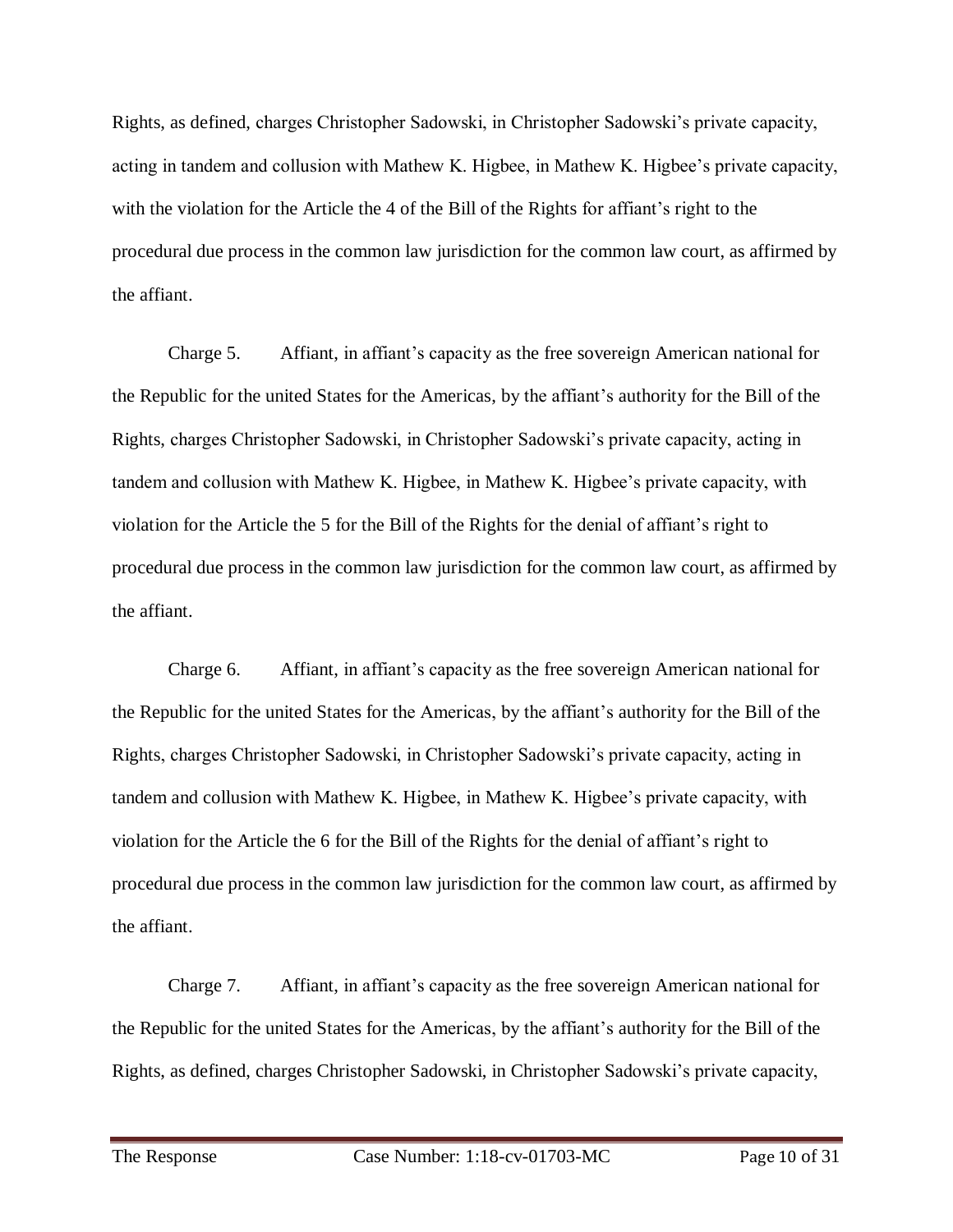acting in tandem and collusion with Mathew K. Higbee, in Mathew K. Higbee's private capacity, with violation for the Article the 7 for the Bill of the Rights for the denial of affiant's right to procedural due process in the common law jurisdiction for the common law court, as affirmed by the affiant.

Charge 8. Affiant, in affiant's capacity as the free sovereign American national for the Republic for the united States for the Americas, by the affiant's authority for the Bill of the Rights, as defined, charges Christopher Sadowski, in Christopher Sadowski's private capacity, acting in tandem and collusion with Mathew K. Higbee, in Mathew K. Higbee's private capacity, with violation for the Bill of the Rights, et.al., for the denial of affiant's right to procedural due process in the common law jurisdiction for the common law court, as affirmed by the affiant.

# **The Charges for the Violations of the Bill of the Rights for Mathew K. Higbee, in Mathew K. Higbee's private capacity, for The Writ for the Mandamus for the Response**

Charge 1. Affiant, in affiant's capacity as the free sovereign American national for the Republic for the united States for the Americas, by the affiant's authority for the Bill of the Rights, charges Matthew K. Higbee, in Mathew K. Higbee's private capacity, acting in tandem and collusion with Christopher Sadowski, in Christopher Sadowski's private capacity, with treason and sedition for the violation for the Bill of the Rights, as affirmed by the affiant.

Charge 2. Affiant, in affiant's capacity as the free sovereign American national for the Republic for the united States for the Americas, by the affiant's authority for the Bill of the Rights, charges Matthew K. Higbee, in Mathew K. Higbee's private capacity, acting in tandem and collusion with Christopher Sadowski, in Christopher Sadowski's private capacity, for the fictitious creation, for the fictitious filing for the fictitious document, titled, COMPLAINT FOR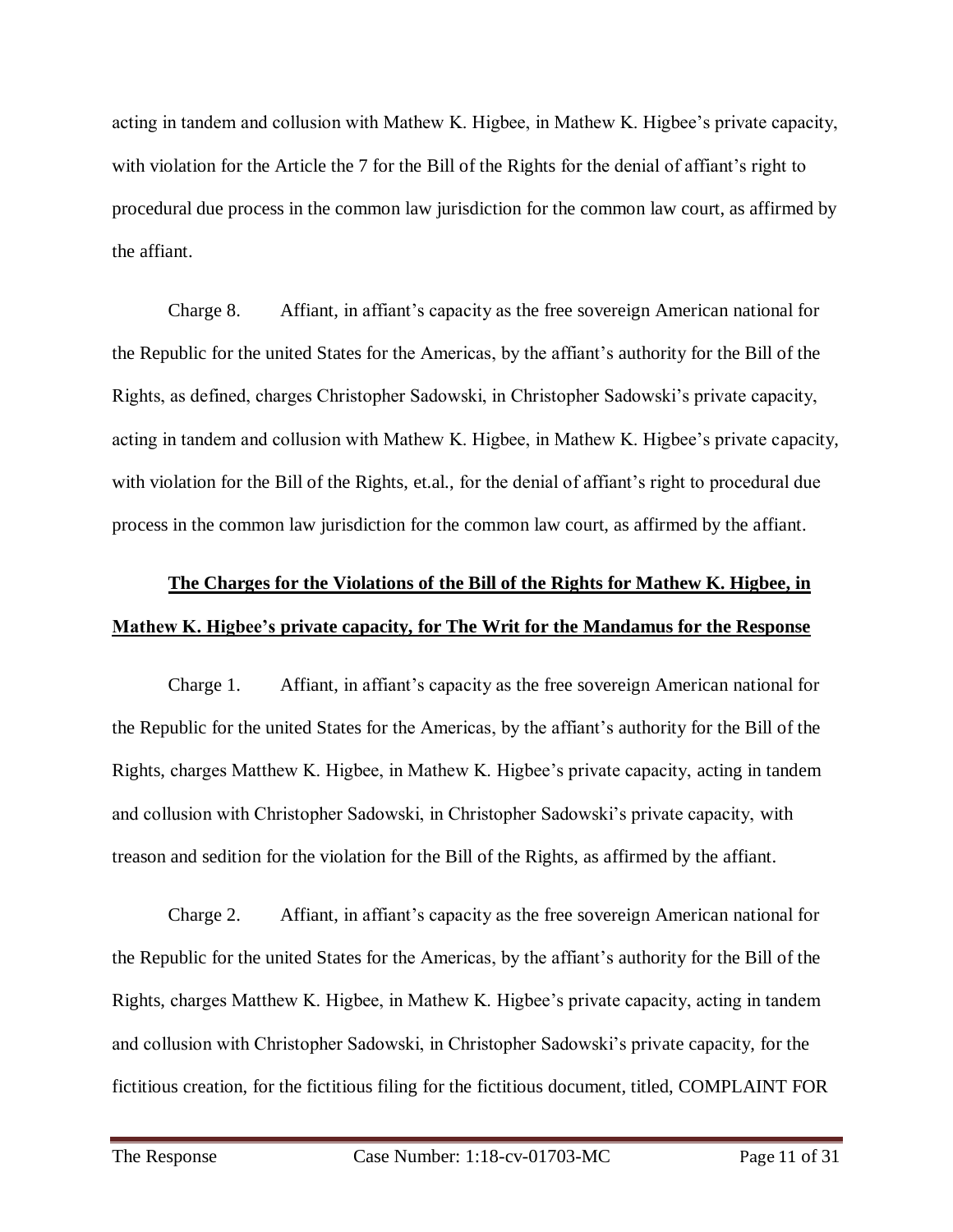DAMAGES AND INJUNTIVE RELIEF DEMAND FOR JURY TRIAL for the Case Number 1:18-cv-01703-MC, for the unlawful attempted seizure of affiant's private property as the actors in a administrative admiralty jurisdiction that is not the common law jurisdiction guaranteed the affiant by the Bill of the Rights as the individual free sovereign American national, as affirmed by the affiant.

Charge 3. Affiant, in affiant's capacity as the free sovereign American national for the Republic for the united States for the Americas, by the affiant's authority for the Bill of the Rights, as defined, charges Matthew K. Higbee, in Mathew K. Higbee's private capacity, acting in tandem and collusion with Christopher Sadowski, in Christopher Sadowski's private capacity, with violation for the Article the 1 for the Bill of the Rights for the denial of affiant's right to procedural due process in the common law jurisdiction for the common law court, as affirmed by the affiant.

Charge 4. Affiant, in affiant's capacity as the free sovereign American national for the Republic for the united States for the Americas, by the affiant's authority for the Bill of the Rights, as defined, charges Matthew K. Higbee, in Mathew K. Higbee's private capacity, acting in tandem and collusion with Christopher Sadowski, in Christopher Sadowski's private capacity, with violation for the Article the 4 for the Bill of the Rights for the denial of affiant's right to procedural due process in the common law jurisdiction for the common law court, as affirmed by the affiant.

Charge 5. Affiant, in affiant's capacity as the free sovereign American national for the Republic for the united States for the Americas, by the affiant's authority for the Bill of the Rights, as defined, charges Matthew K. Higbee, in Mathew K. Higbee's private capacity, acting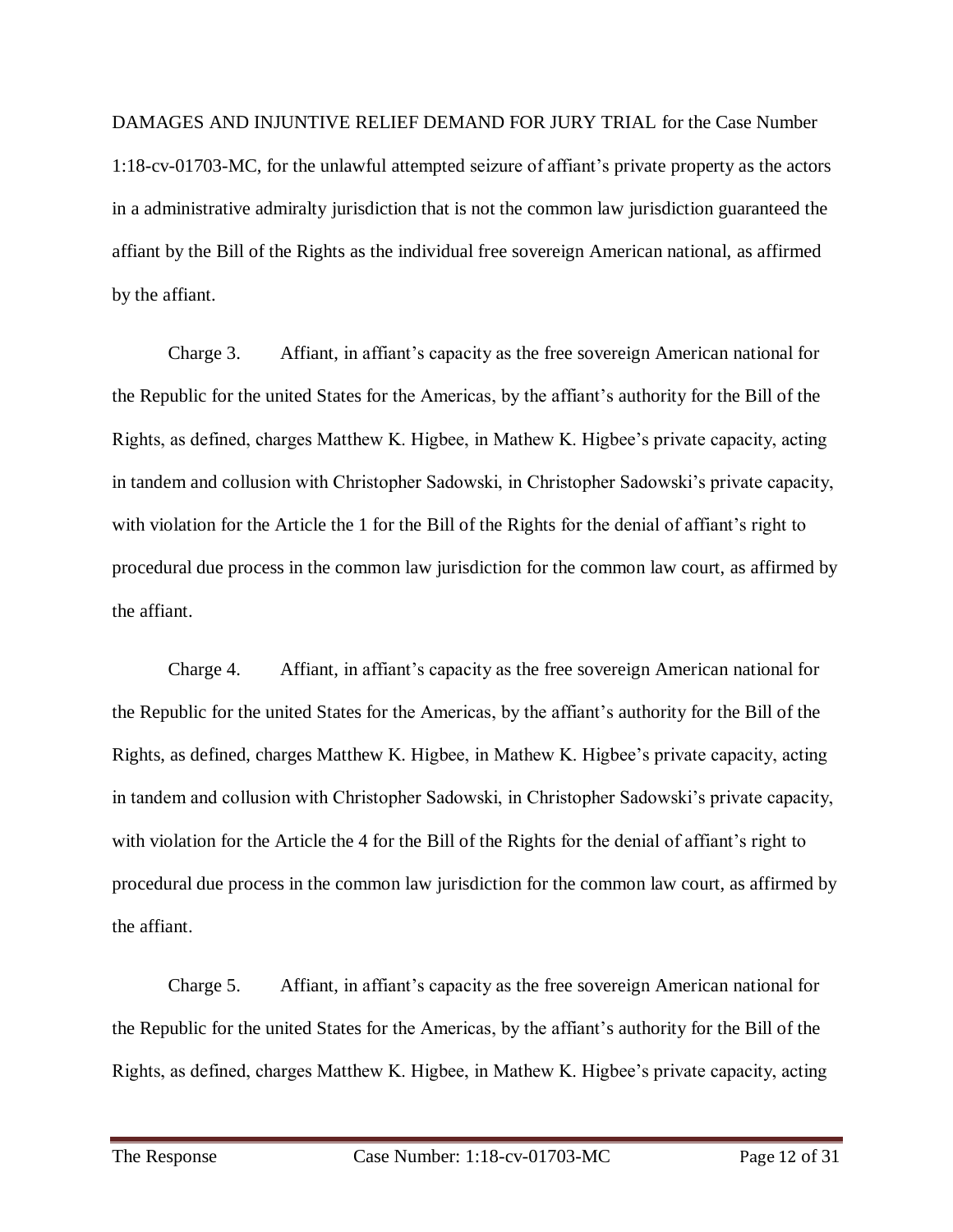in tandem and collusion with Christopher Sadowski, in Christopher Sadowski's private capacity, with violation for the Article the 5 for the Bill of the Rights for the denial of affiant's right to procedural due process in the common law jurisdiction for the common law court, as affirmed by the affiant.

Charge 6. Affiant, in affiant's capacity as the free sovereign American national for the Republic for the united States for the Americas, by the affiant's authority for the Bill of the Rights, charges Matthew K. Higbee, in Mathew K. Higbee's private capacity, acting in tandem and collusion with Christopher Sadowski, in Christopher Sadowski's private capacity, with violation for the Article the 6 for the Bill of the Rights for the denial of affiant's right to procedural due process in the common law jurisdiction for the common law court, as affirmed by the affiant.

Charge 7. Affiant, in affiant's capacity as the free sovereign American national for the Republic for the united States for the Americas, by the affiant's authority for the Bill of the Rights, charges Matthew K. Higbee, in Mathew K. Higbee's private capacity, acting in tandem and collusion with Christopher Sadowski, in Christopher Sadowski's private capacity, with violation for the Article the 7 for the Bill of the Rights for the denial of affiant's right to procedural due process in the common law jurisdiction for the common law court, as affirmed by the affiant.

Charge 8. Affiant, in affiant's capacity as the free sovereign American national for the Republic for the united States for the Americas, by the affiant's authority for the Bill of the Rights, charges Matthew K. Higbee, in Mathew K. Higbee's private capacity, acting in tandem and collusion with Christopher Sadowski, in Christopher Sadowski's private capacity, with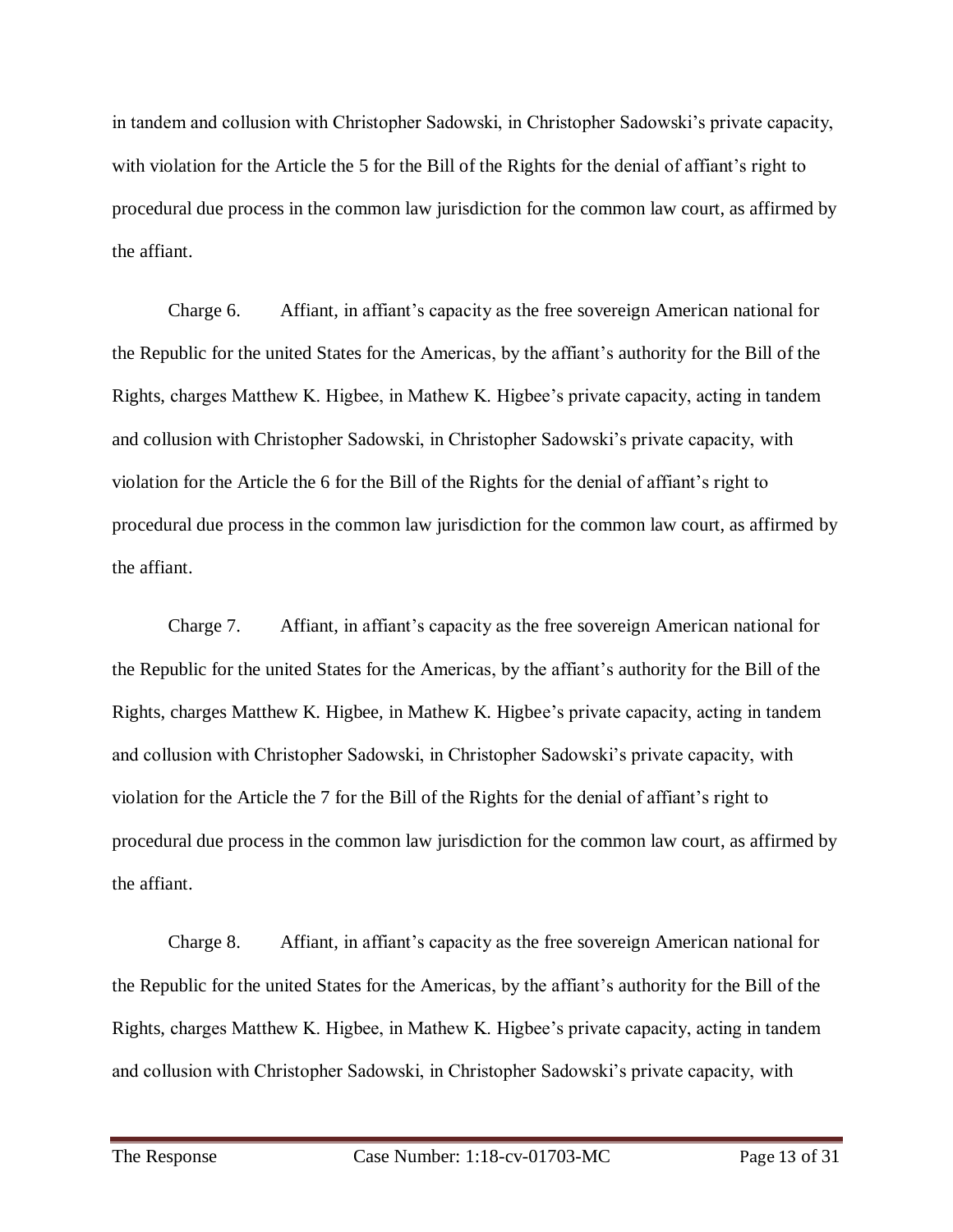violation for the Bill of the Rights, et.al., for the denial of affiant's right to procedural due process in the common law jurisdiction for the common law court, as affirmed by the affiant.

#### **The Conclusion for The Writ for the Mandamus for the Response**

Conclusion 1. Affiant, Henry Shivley, is the individual freeman sovereign national for the Republic for the united States for the Americas, as affirmed by the affiant.

Conclusion 2. Affiant is born, August 7, 1961, with the unalienable (see Definition 37) rights that are the Bill of the Rights. The Bill of the Rights is the common law with ten Articles containing (see Definition 38) the maximums (see Definition 39) and procedures (see Definition 40) for the litigation (see Definition 41) in the common law court. The common law is the American nationals for the Republic for the united States for the Americas' law. The common law is the superior (see Definition 42) law for the Republic for the united States for the Americas, as affirmed by the affiant.

Conclusion 3. The common law jury (see Definition 43) for the Republic for the united States for the Americas is the ultimate decider for the facts for the common law jurisdiction, as affirmed by the affiant.

Conclusion 4. Affiant invokes affiant's every right for the Bill of the Rights at the every instance as affirmed by the affiant.

Conclusion 5. The insertion of the  $14<sup>th</sup>$  Amendment into the Constitution for the Republic for the united States for the Americas is the violation of the Article the 9 for the Bill of the Rights, as affirmed by the Article the 9 for the Bill of the Rights, as affirmed by the affiant.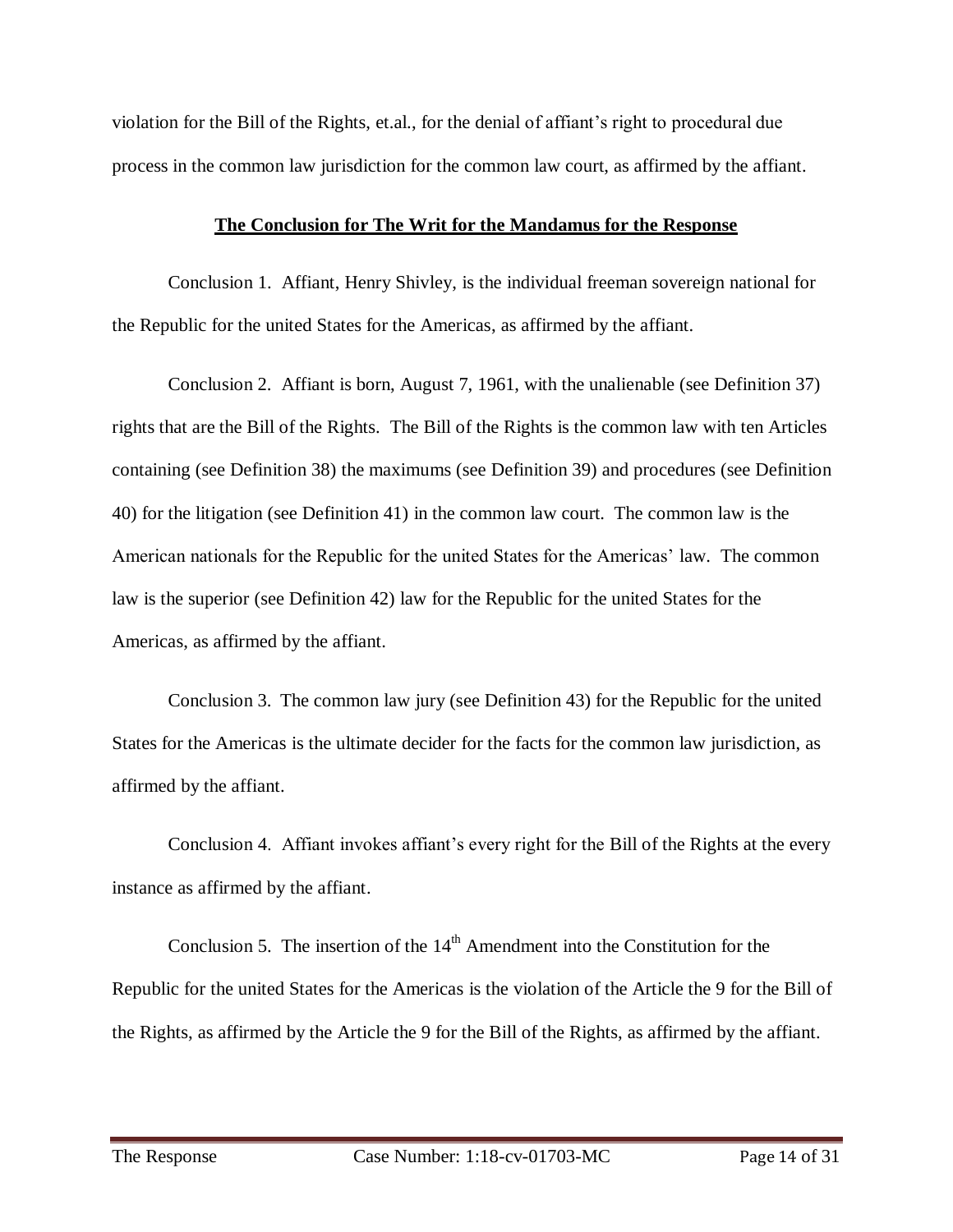Conclusion 6. The  $14<sup>th</sup>$  Amendment declares the American nationals for the Republic for the united States for the Americas to be subject to the corporate state governments, the corporate federal government, as affirmed by the affiant.

Conclusion 7. A subject has not the unalienable rights, as affirmed by the affiant.

Conclusion 8. The subject is subject to the arbitrary will of another or others, as affirmed by the affiant.

Conclusion 9. The United States Corporation is the fraud, as affirmed by the affiant.

Conclusion 10. The United States Corporation is the operating without the consent (see Definition 44) of the American national for the Republic for the united States for the Americas, as affirmed by the affiant.

Conclusion 11. The  $14<sup>th</sup>$  Amendment subject is not of the capacity to volunteer by the free will for the anything, as affirmed by the affiant.

Conclusion 12. The subject is the subject of the superior authority, as affirmed by the affiant.

Conclusion 13. The Article 9 for the Bill of the Rights is written in indisputable (see Definition 45) fact. "The enumeration in the Constitution, of certain rights, shall not be construed to deny or disparage others retained by the people.", as affirmed by the affiant.

Conclusion 14. The enumeration in the Article the 9 for the Bill of the Rights is addressing the authority within the Constitution for the Republic for the united States for the Americas, as affirmed by the affiant.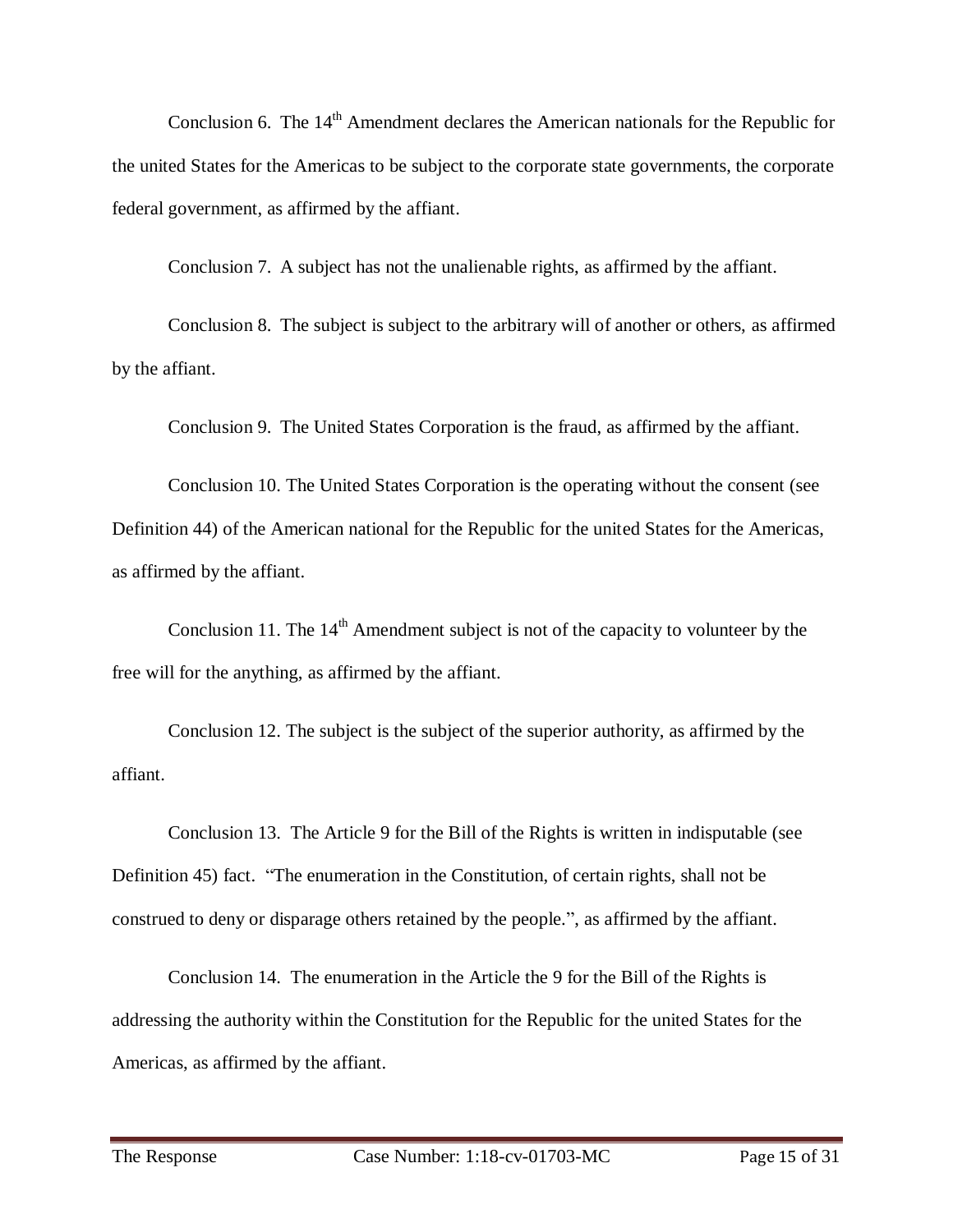Conclusion 15. The Article the 9 for the Bill of the Rights declares no authority can be created by the Constitution to disparage or deny the authorities by the Bill of the Rights which are the other rights retained by the American nationals for the Republic for the united States for the Americas, as affirmed by the affiant.

Conclusion 16. The common law jurisdiction for the Bill of the Rights is the only jurisdiction for the individual free sovereign American national for the Republic for the united States for the Americas in the private capacity, as affirmed by the affiant.

Conclusion 17. The common law jurisdiction for the Bill of the Rights is the self government for the American nationals' contracts between one another need no United States Corporation government stamp of approval, the United States Corporation government has no authority in the common law, the United States Corporation government's authority is administrative admiralty, created in the violation for the Article the 9 for the Bill of the Rights, as affirmed by the affiant.

Conclusion 18. The United States Corporation cannot remove the individual free sovereign American national for the Republic for the united States for the Americas from the superior common law jurisdiction to the inferior admiralty jurisdiction, created in the violation for the Article the 9 for the Bill of the Rights, as affirmed by the affiant.

Conclusion 19. The assertion that the United States Corporation can interpret, regulate, or remove the common law is a fraud. The Article the 7 for the Bill of the Rights clearly states, "In suits at common law where the value and controversy shall exceed \$20, the right of trial by the jury shall be preserved, and no fact tried by a jury shall be otherwise reexamined in any court of the united States and according to the rules of the common law." Even in the Constitution for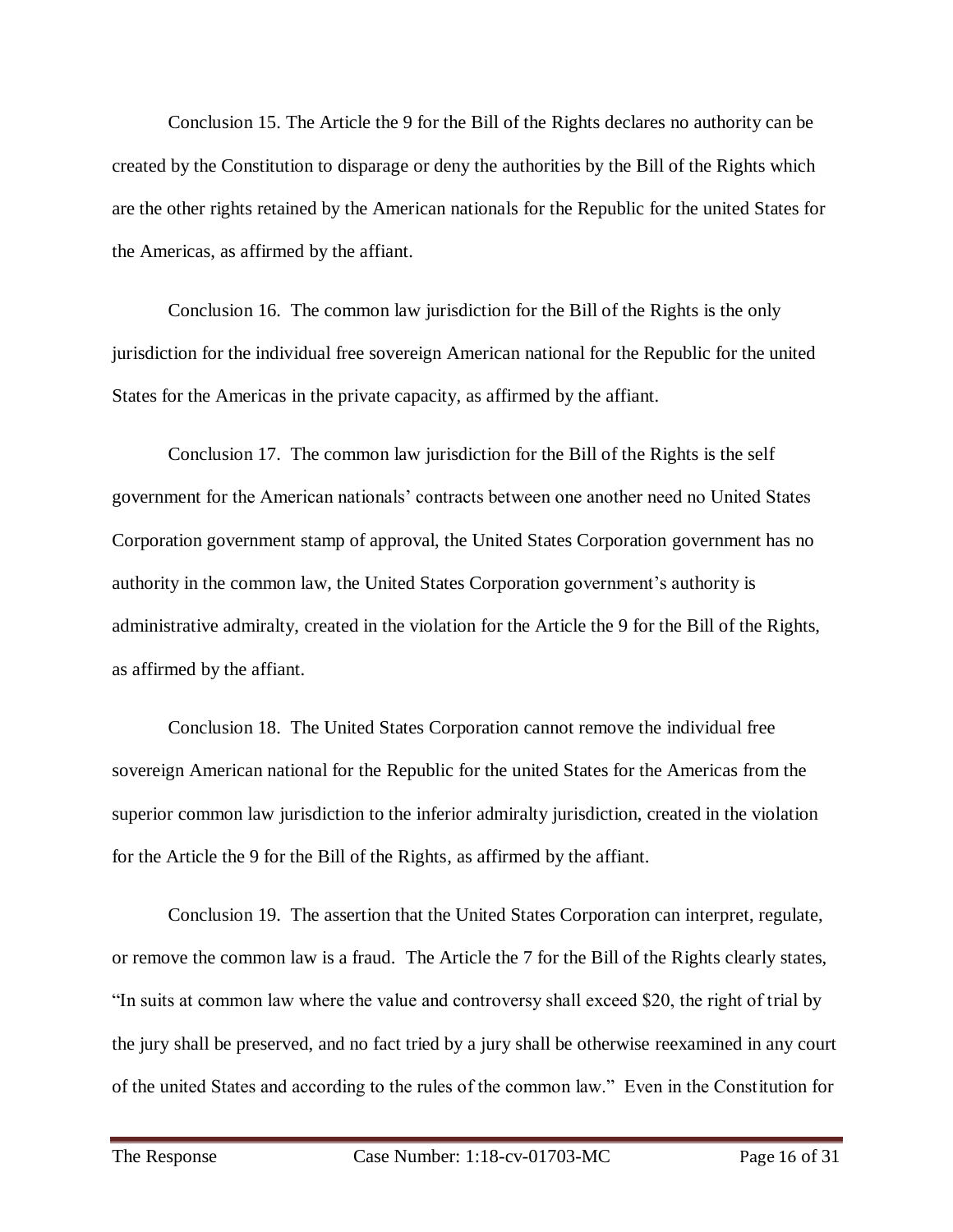the united States for the Americas, the Supreme Court judges are selected by the government, not elected from among the people, as is required in the common law. Neither the Supreme Court for the United States Corporation nor the Supreme Court for the Republic for the united States for the Americas is the common law court, as affirmed by the affiant.

Conclusion 20. The true supreme court for the Republic for the united States for the Americas has no authority to define or regulate the Bill of the Rights, as any such authority is forbidden by the Article the 9 for the Bill of the Rights. Only the common law jury in the common law court through the common law jurisdiction can define the Bill of the Rights for the individual issue for the American nation for the Republic for the united States for the Americas in the private capacity, as affirmed by the affiant.

Conclusion 21. Since the illegal construction and enactment of the  $14<sup>th</sup>$  Amendment, the fictitious treasonous United States Corporation has seized power through illegal "emergency" (see Definition 46) acts (see Definition 47) in direct violation for the Article the 9 for the Bill of the Rights, as affirmed by the affiant.

Conclusion 22. The Constitution for the Republic for the united States for the Americas, having been subverted through corporate fraud, enforced by illegal armed corporate agents, is breached through the subversion, as affirmed by the affiant.

Conclusion 23. The Constitution for the Republic for the united States for the Americas is breached beyond repair; hence (see Definition 48) the authority granted for the Constitution for the Republic for the united States for the Americas reverts back to the individual states and to the American nationals, as affirmed by the affiant.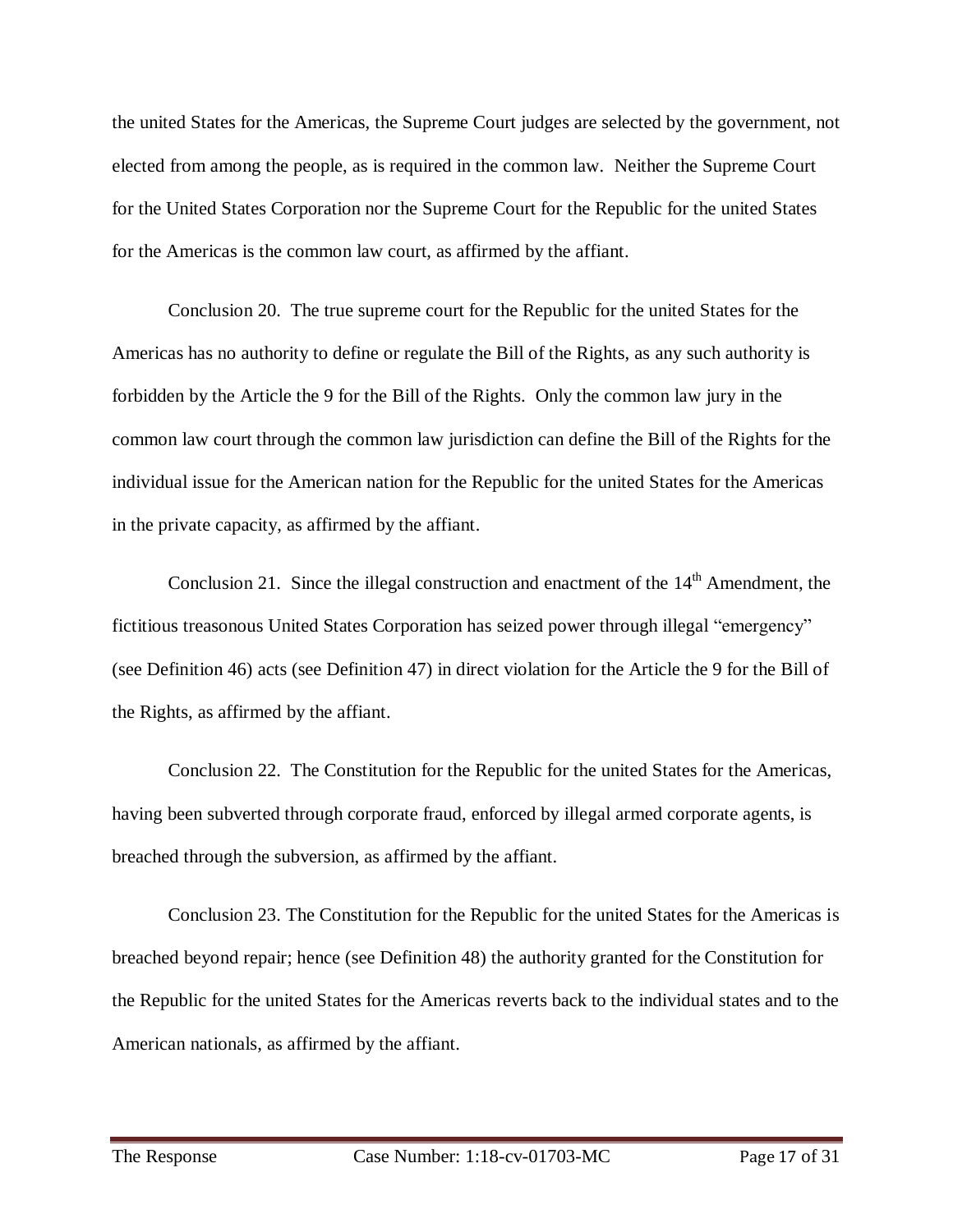Conclusion 24. As the constitutions for the individual states have joined in the usurpation by the United States Corporation in the violation for the Article the 9 for the Bill of the Rights, the constitutions for the individual states are null and void, via the irreparable breach, hence all the powers reverts back to the American national, as affirmed by the affiant.

Conclusion 25. The Bill of the Rights belongs to the American nationals as individuals, each American national is born with the Bill of the Rights, as a part of the American nationals' beings, the Bill of the Rights is the American nationals' natural unalienable rights, the American nationals' unalienable rights cannot be voted away, contracted away, legislated away, or given away, as the Article the 9, the Article the 10 for the Bill of the Rights, affirms, as affirmed by the affiant.

Conclusion 26. The common law, representing the authority of the American nationals is the supreme law over the land previously described as the Republic for the united States for the Americas presently under occupation by United States Corporation usurpers, as affirmed by the Article the 9 for the Bill of the Rights, as affirmed by the affiant.

Conclusion 27. The common law courts are the guaranteed venue for the prosecution for the individual superior jurisdiction for the American national by the Bill of the Rights, as affirmed by the affiant.

Conclusion 28. The American national is the sovereign for the land previously described as the Republic for the united States for the Americas, as affirmed by the affiant.

Conclusion 29. The American nationals are not the corporate property, as affirmed by the affiant.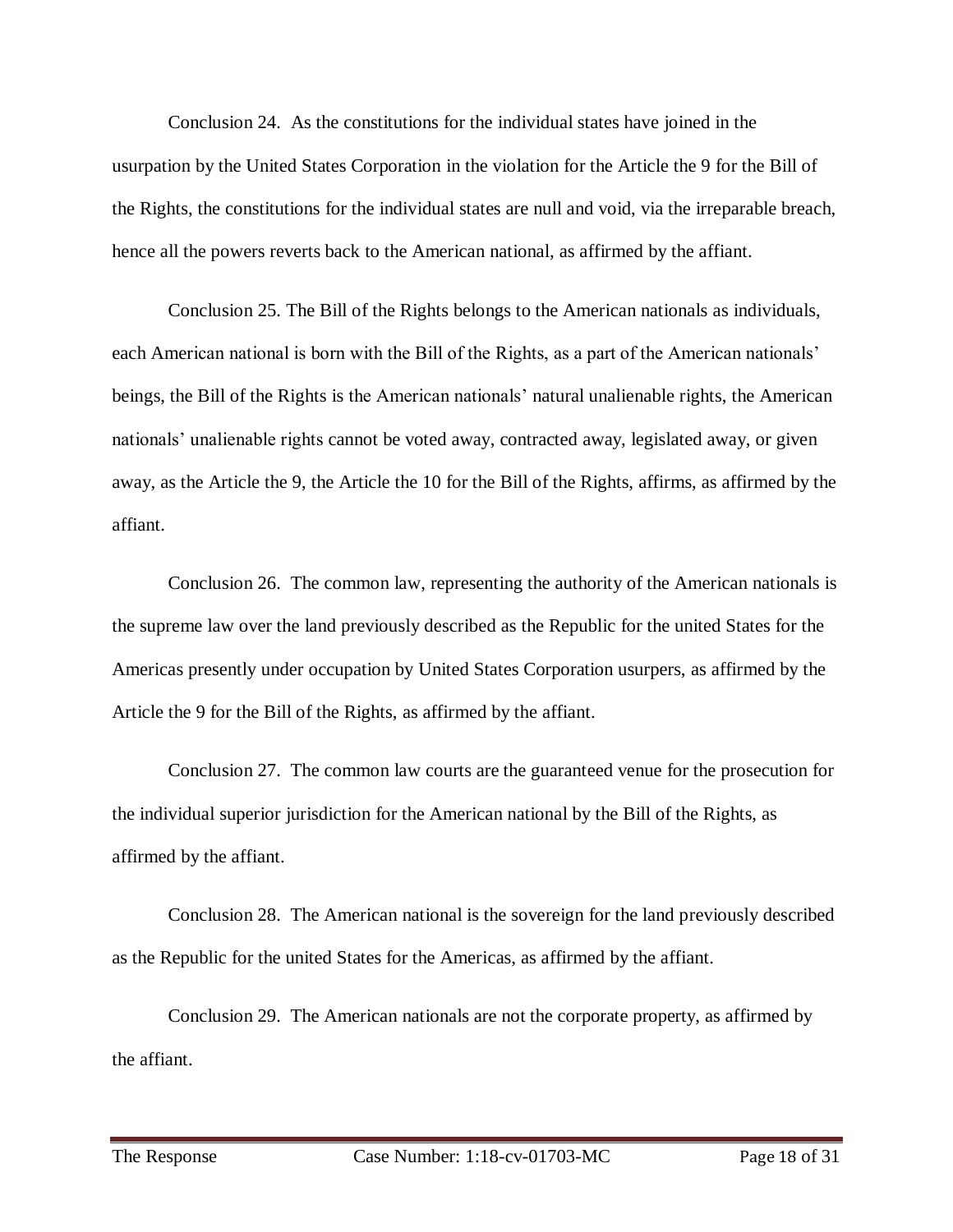Conclusion 30. The American nationals are not the property of the any individual or the group of individuals, as affirmed by the affiant.

Conclusion 31. Two hundred forty-three years ago, April 18, 1775, the American nationals codified their absolute unalienable freedom and liberties in blood, as affirmed by the affiant.

Conclusion 32. The Bill of the Rights is ratified law that cannot be altered by any authority, no such authority can exist, as affirmed by the Article the 9 for the Bill of the Rights, as affirmed by the affiant.

Conclusion 33. The United States Corporation, through the creation and enactment of unlawful acts, declaring emergency authorities forbidden by the Article the 9 for the Bill of the Rights, have removed the common law courts, as affirmed by the affiant.

Conclusion 34. The United States Corporation cannot remove the common law jurisdiction which resides in every American national, the affiant does not surrender affiant's superior jurisdiction over the land previously described as the Republic for the united States for the Americas, as affirmed by the affiant.

Conclusion 35. The affiant will not be enslaved by the United States Corporation, as affirmed by the affiant.

Conclusion 36. The United States Corporation will be removed; the lawful government under the authority for the American nationals for the Republic for the united States for the Americas will be restored, as affirmed by the affiant.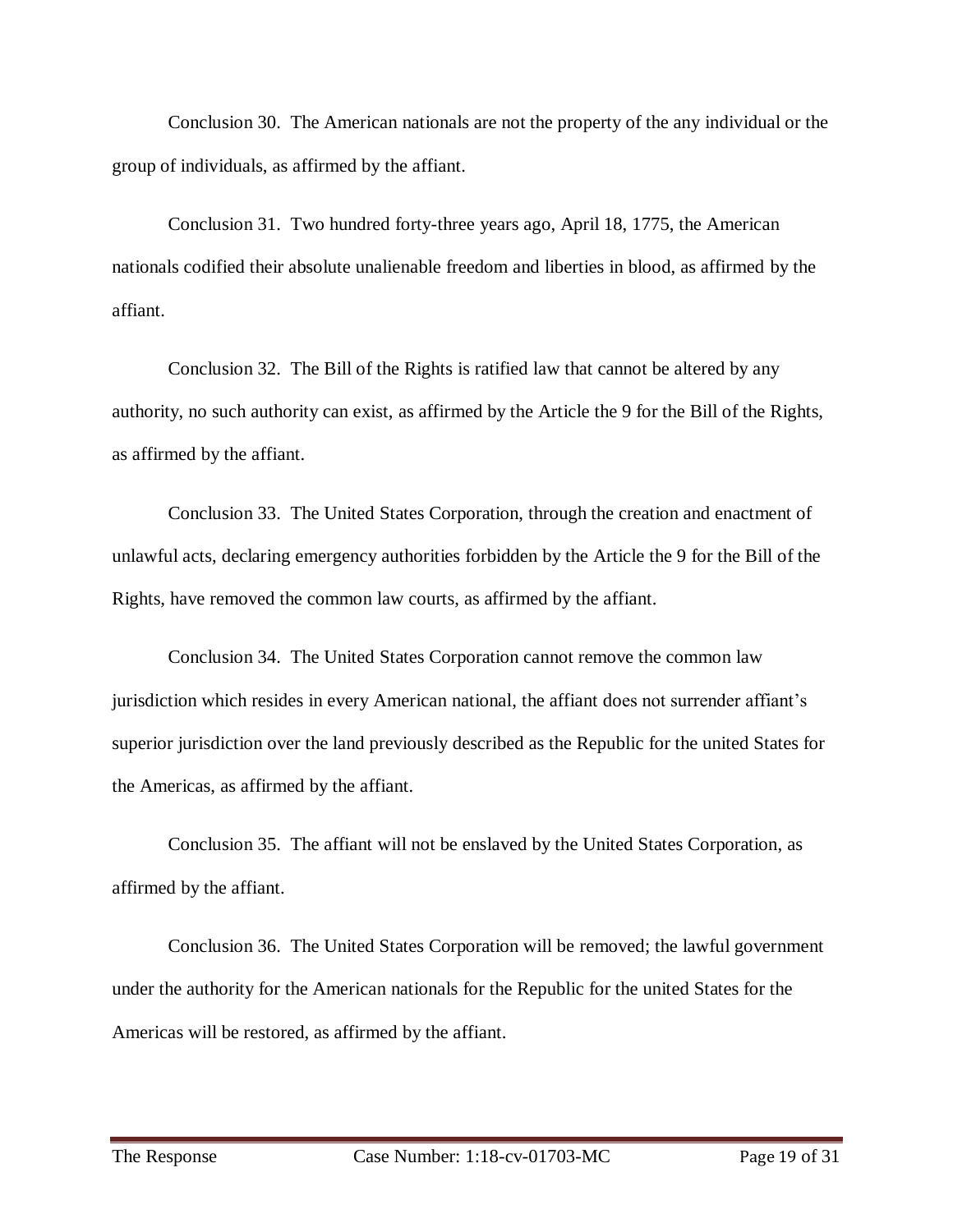Conclusion 37. All actors involved in the fraud for the attempt for the corporate enslavement for the affiant will be charged, tried, if found guilty, punished for high treason, sedition, and insurrection, as affirmed by the affiant.

Conclusion 38. Affiant stands firm by the affiant's natural born jurisdiction and authority for the Bill of the Rights, as affirmed by the affiant.

Conclusion 39. Affiant is a free American national, the no administrative admiralty jurisdiction can apply to affiant, as it is the violation of affiant's superior authority, affiant's superior will, and affiant's absolute right to the common law jurisdiction for the common law court, as affirmed by the affiant.

#### **The Demand for The Writ for the Mandamus for the Response**

Demand 1. By the affiant's natural born unalienable jurisdictional authority for the common law Bill of the Rights, in consideration for the unlawful removal of the common law courts, affiant does invoke affiant's personal superior authority as the individual free sovereign national for the Bill of the Rights, affiant commands Christopher Sadowski, in Christopher Sadowski's private capacity to cease and desist in the conspiring and colluding to violate the common law rights of the all American nationals. The affiant further commands Christopher Sadowski, in Christopher Sadowski's private capacity never again to contact affiant unless through the common law court and informs Christopher Sadowski, in Christopher Sadowski's private capacity that should any such common law court come into existence, affiant will be filing the common law complaint for the civil crimes of sedition, fraud, and treason, as affirmed by the affiant.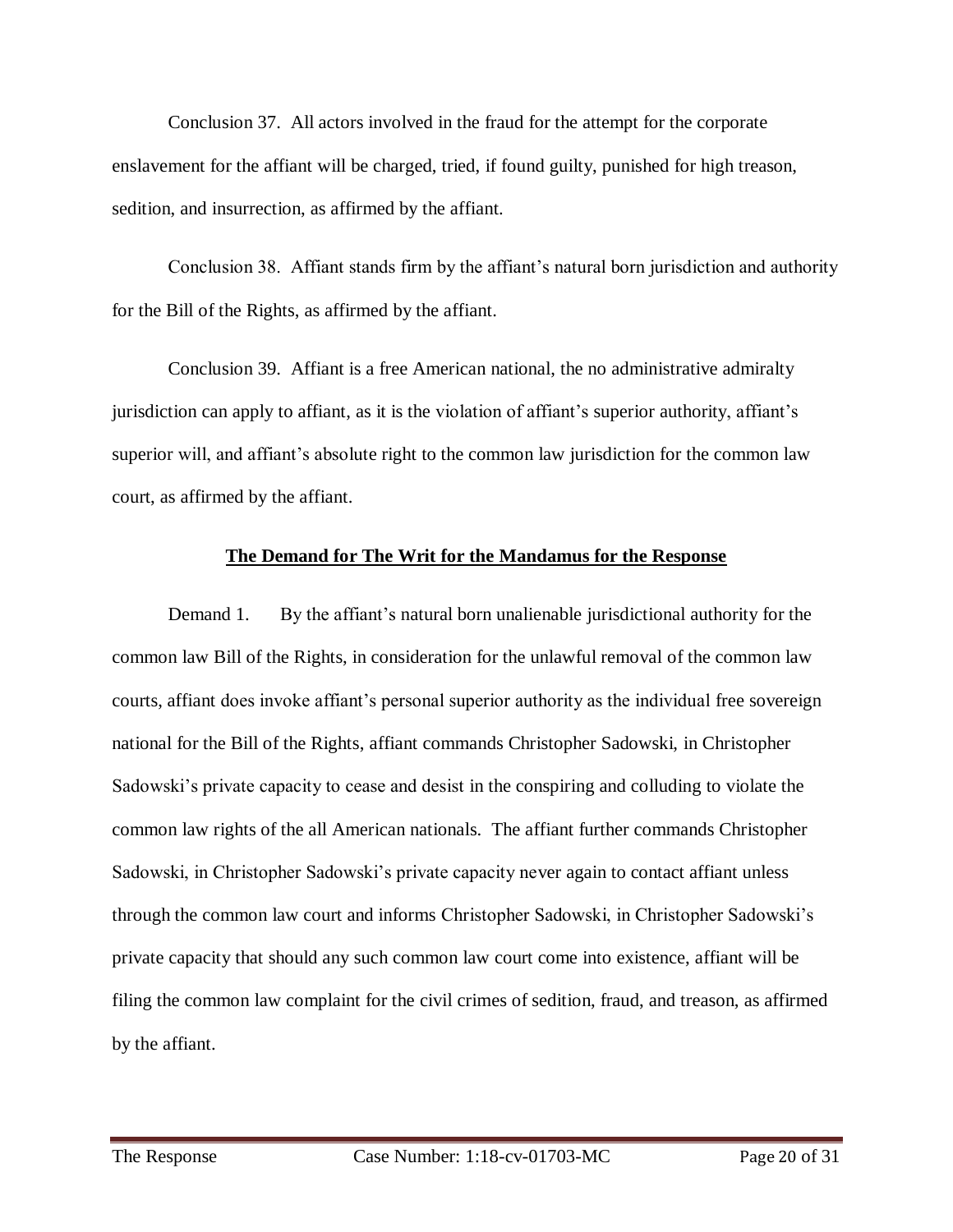Demand 2. By the affiant's natural born unalienable jurisdictional authority for the common law Bill of the Rights, in consideration for the unlawful removal of the common law courts, affiant does invoke affiant's personal superior authority as the individual free sovereign national for the Bill of the Rights, affiant commands Mathew K. Higbee, in Mathew K. Higbee private capacity to cease and desist in the conspiring and colluding to violate the common law rights of the all American nationals. The affiant further commands Mathew K. Higbee, in Mathew K. Higbee's private capacity never again to contact affiant unless through the common law court and informs Mathew K. Higbee, in Mathew K. Higbee's private capacity that should any such common law court come into existence, affiant will be filing the common law complaint for the civil crimes of sedition, fraud, and treason, as affirmed by the affiant.

Demand 3. By the affiant's natural born unalienable jurisdictional authority for the common law Bill of the Rights, in consideration for the unlawful removal of the common law courts, affiant does invoke affiant's personal superior authority as the individual free sovereign national for the Bill of the Rights, affiant demands the fictitious UNITED STATES DISTRICT COURT DISTRICT OF OREGON MEDFORD DIVISION remove the fictitious case number 1:18-cv-01703-MC, Filed 09/25/18 from the UNITED STATES DISTRICT COURT DISTRICT OF OREGON MEDFORD DIVISION's fictitious docket. Affiant further demands the fictitious UNITED STATES DISTRICT COURT DISTRICT OF OREGON MEDFORD DIVISION, operating under the fraudulent United States Corporation for the fictitious administrative admiralty jurisdiction send written notice to affiant that the fictitious case number 1:18-cv-01703-MC, Filed 09/25/18 has been removed from the fictitious docket, as affirmed by the affiant.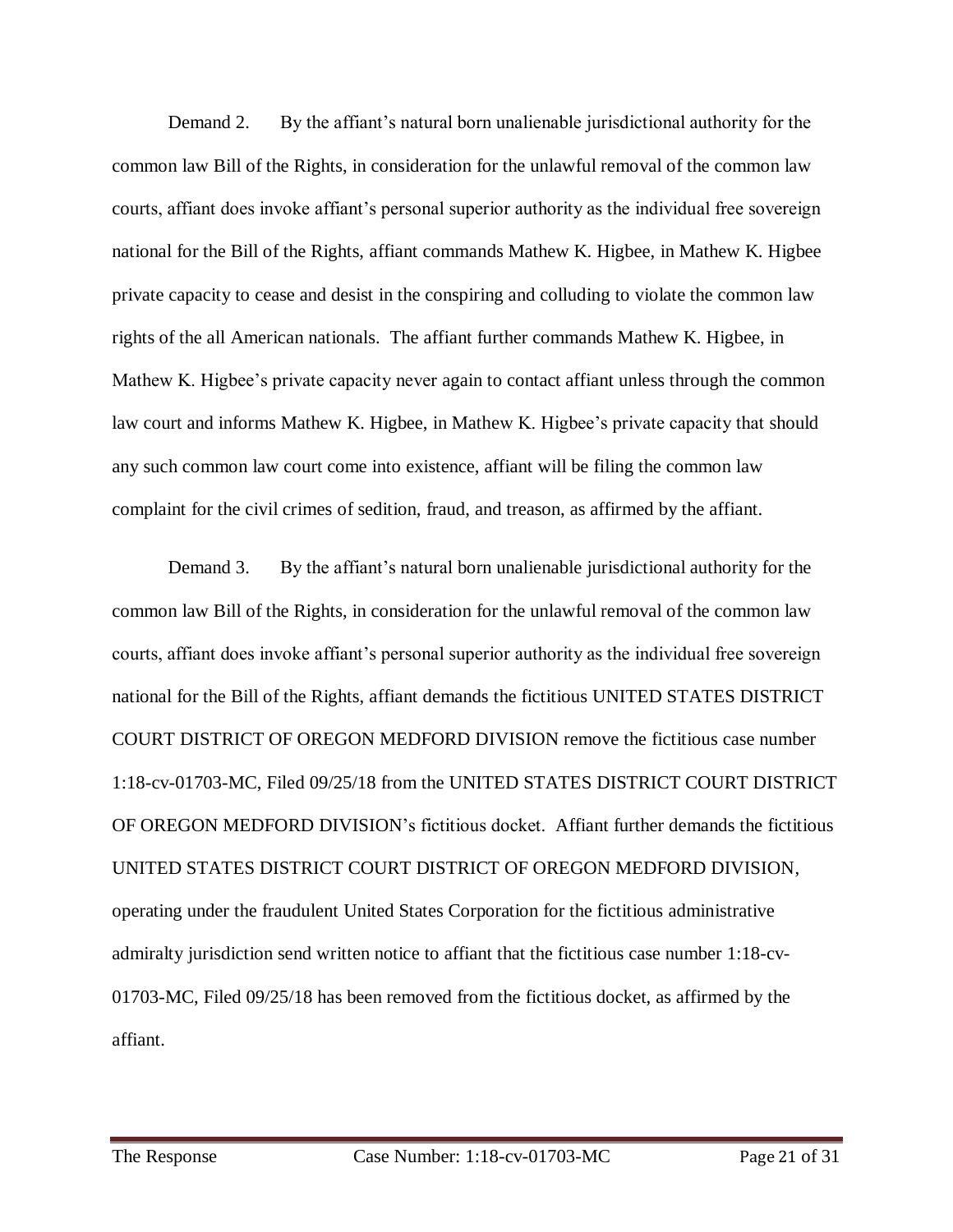# **The Definitions for The Writ for the Mandamus for the Response, see Definition 1, for the Case No. 1:18-cv-01703-MC**

Definition 1. The Writ for the Mandamus for the Response is defined: The Common Law Writ (see Definition  $1(a)$ ) for the Mandamus (see Definition  $1(b)$ ) for the Response for Christopher Sadowski, 96 9th Avenue, Hawthorne, New Jersey, in Christopher Sadowski's private (See Definition 1(c)) capacity (See Definition 1(d)); Mathew K. Higbee, 1504 Brookhollow Drive, Suite 112, Santa Ana, California, in Mathew K. Higbee's private capacity; for the UNITED STATES DISTRICT COURT DISTRICT OF OREGON MEDFORD DIVISION for the COMPLAINT FOR DAMAGES AND INJUNCTIVE RELIEF DEMAND FOR JURY TRIAL for the Case Number 1:18-cv-01703-MC, Filed 09/25/18

> Definition 1(a). Writ is defined: a written command or order issued under seal in the name of a sovereign. (Source: The Winston Dictionary)

> Definition 1(b). Mandamus is defined: a writ or document given out by a superior court directing the person, corporation, or inferior court addressed to perform some duty or act. (Source: The Winston Dictionary)

Definition 1(c). Private is defined: concerning or belonging to, oneself, alone; personal; not public. (Source: The Winston Dictionary)

Defintion 1(d). Capacity is defined: ability. (Source: The Winston Dictionary)

Definition 2. Domicile is defined: a permanent place of abode; home; also to settle in a fixed residence. (Source: The Winston Dictionary)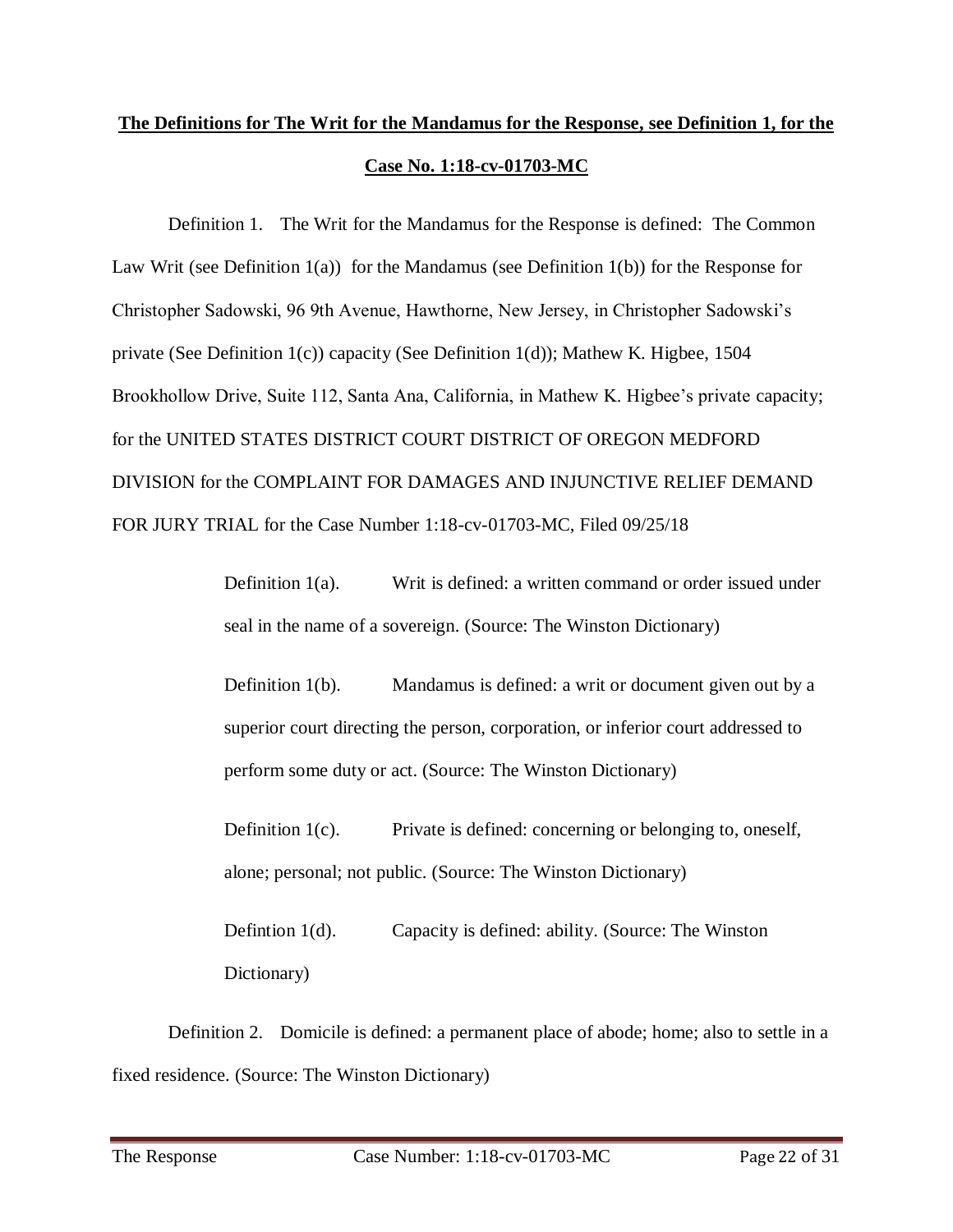Definition 3. Individual is defined: pertaining to or characteristic of a single person. (Source: The Winston Dictionary)

Definition 4. Freeman is defined: one who is free or at liberty, or who is not subject to another. (Source: The Winston Dictionary)

Definition 5. Sovereign is defined: supreme in power; possessing absolute domain or authority. (Source: The Winston Dictionary)

Definition 6. National is defined: peculiar to, or characteristic of, a particular nation. (Source: The Winston Dictionary)

Definition 7. Republic is defined: a state or country in which the supreme power is held by a certain portion of the people as a whole who elected their own representatives, officers responsible directly to the people. (Source: The Winston Dictionary)

Definition 8. united States of the Americas is defined: The members of the Constitutional Convention signed the united States Constitution on September 17, 1787 in Philadelphia, Pennsylvania. The Constitution was ratified and the new Federal government came into existence in 1789. The Constitution established the united States government as it exists today. (Source: Library of Congress)

Definition 9. Absolute is defined: free from limitation or restraint. (Source: The Winston Dictionary)

Definition 10. Possessive is defined: designated ownership. (Source: The Winston Dictionary)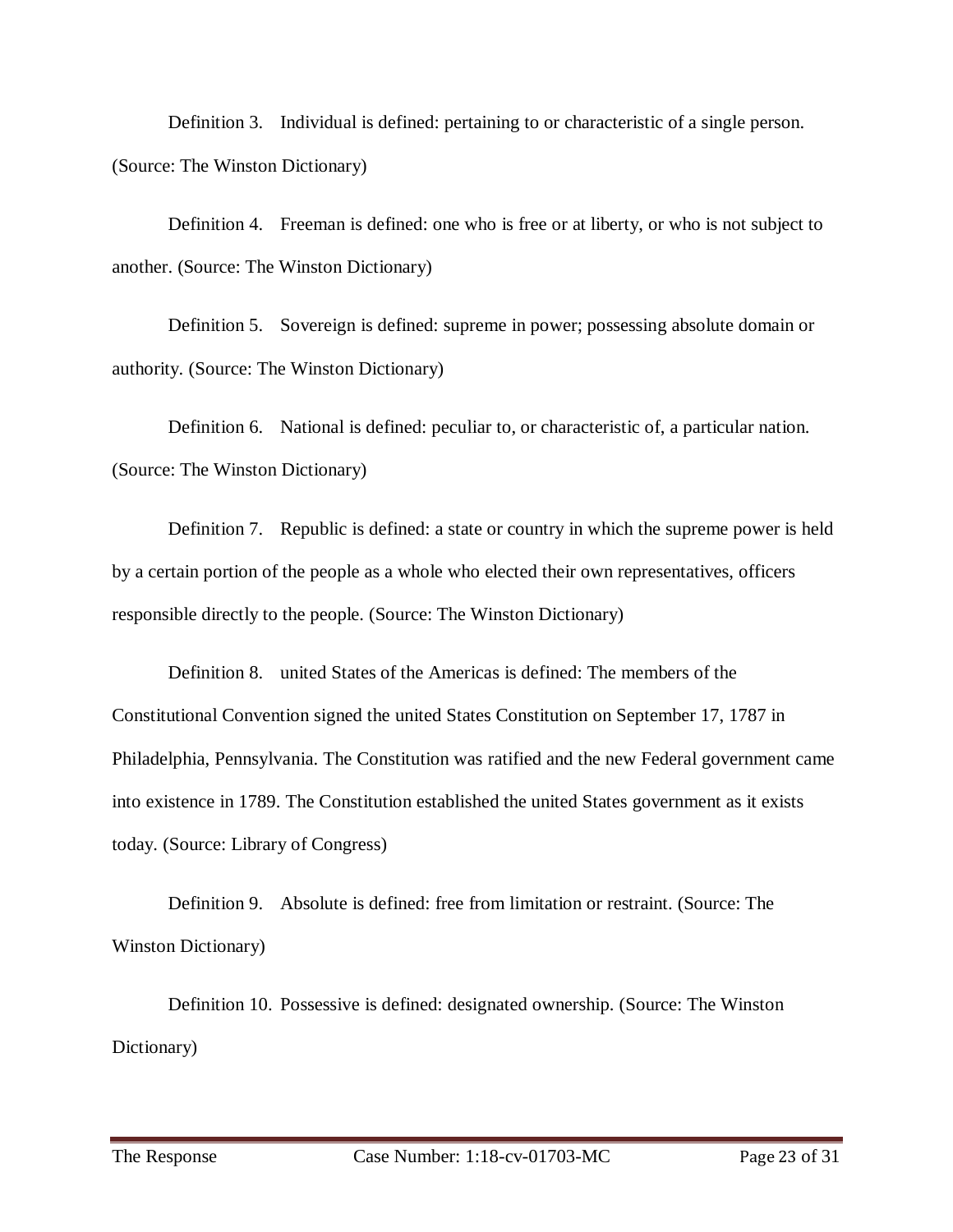Definition 11. The Bill of the Rights is defined: for the Articles in addition to, and the Amendment for the Constitution for the united States for the Americas, ratified by the legislatures of the several states December 15, 1791, by the authority for the  $5<sup>th</sup>$  Article for the Constitution for the united States for the Americas, ratified by the legislatures of the several states, June 21, 1788

Article I: Congress shall make no law respecting an establishment of religion, or prohibiting the free exercise thereof; or abridging the freedom of speech, or of the press; or the right of the people peaceably to assemble, and to petition the government for a redress of grievances.

Article II: A well regulated militia, being necessary to the security of a free state, the right of the people to keep and bear arms, shall not be infringed.

Article III: No soldier shall, in time of peace be quartered in any house, without the consent of the owner, nor in time of war, but in a manner to be prescribed by law.

Article IV: The right of the people to be secure in their persons, houses, papers, and effects, against unreasonable searches and seizures, shall not be violated, and no warrants shall issue, but upon probable cause, supported by oath or affirmation, and particularly describing the place to be searched, and the persons or things to be seized.

Article V: No person shall be held to answer for a capital, or otherwise infamous crime, unless on a presentment or indictment of a grand jury, except in cases arising in the land or naval forces, or in the militia, when in actual service in time of war or public danger; nor shall any person be subject for the same offense to be twice put in jeopardy of life or limb; nor shall be compelled in any criminal case to be a witness against himself, nor be deprived of life, liberty, or property,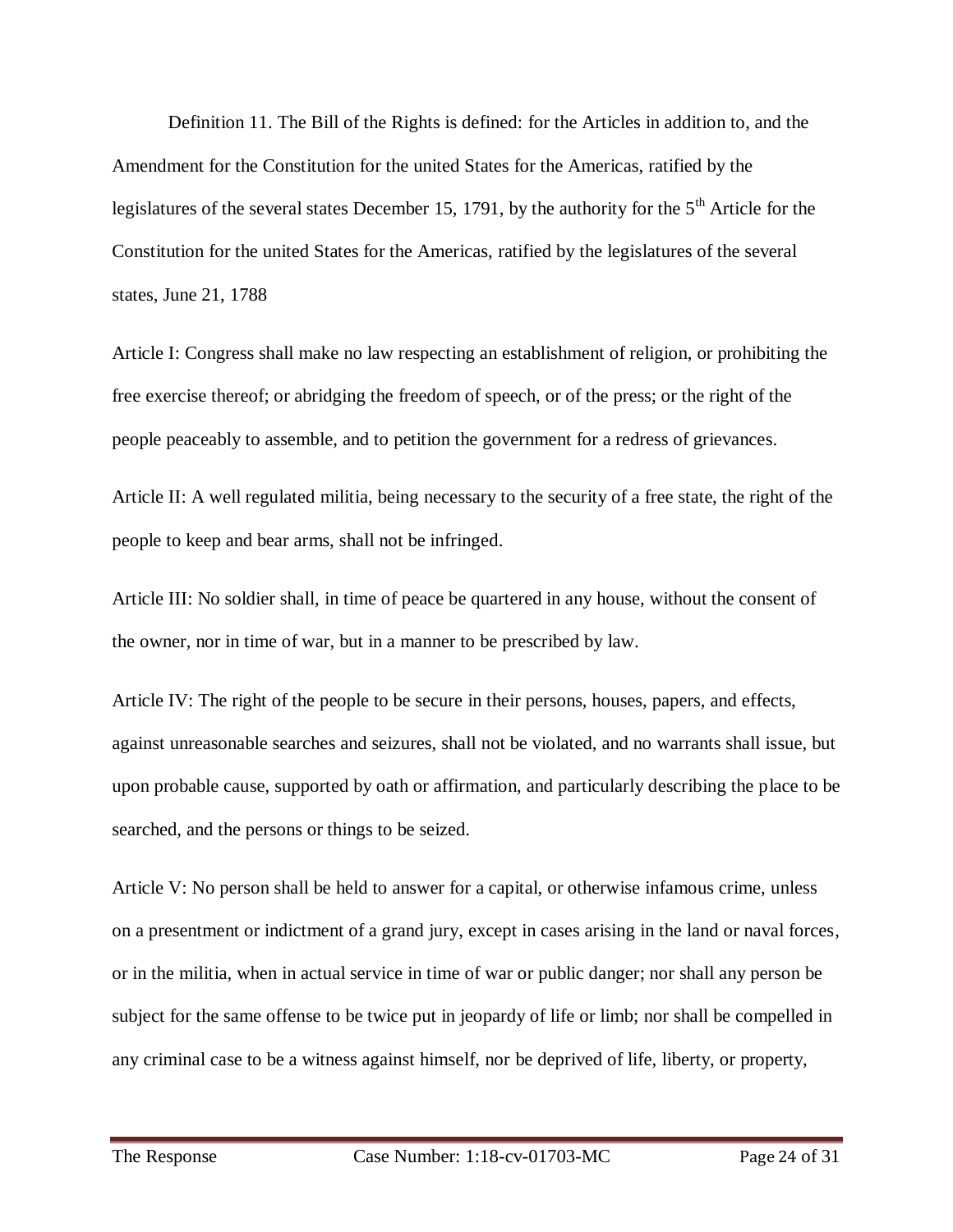without due process of law; nor shall private property be taken for public use, without just compensation.

Article VI: In all criminal prosecutions, the accused shall enjoy the right to a speedy and public trial, by an impartial jury of the state and district wherein the crime shall have been committed, which district shall have been previously ascertained by law, and to be informed of the nature and cause of the accusation; to be confronted with the witnesses against him; to have compulsory process for obtaining witnesses in his favor, and to have the assistance of counsel for his defense.

Article VII: In suits at common law, where the value in controversy shall exceed twenty dollars, the right of trial by jury shall be preserved, and no fact tried by a jury, shall be otherwise reexamined in any court of the United States, than according to the rules of the common law.

Article VIII: Excessive bail shall not be required, nor excessive fines imposed, nor cruel and unusual punishments inflicted.

Article IX: The enumeration (see Definition 11(a)) in the Constitution, of certain rights, shall not be construed (see Definition 11(b)) to deny (see Definition 11(c)) or disparage (see Definition 11(d)) others retained (see Definition 11(e)) by the people.

Article X: The powers not delegated to the United States by the Constitution, nor prohibited by it to the states, are reserved to the states respectively, or to the people. (Source: The Library of Congress)

> Definition 11(a). Enumeration is defined: compute. (Source: The Winston Dictionary)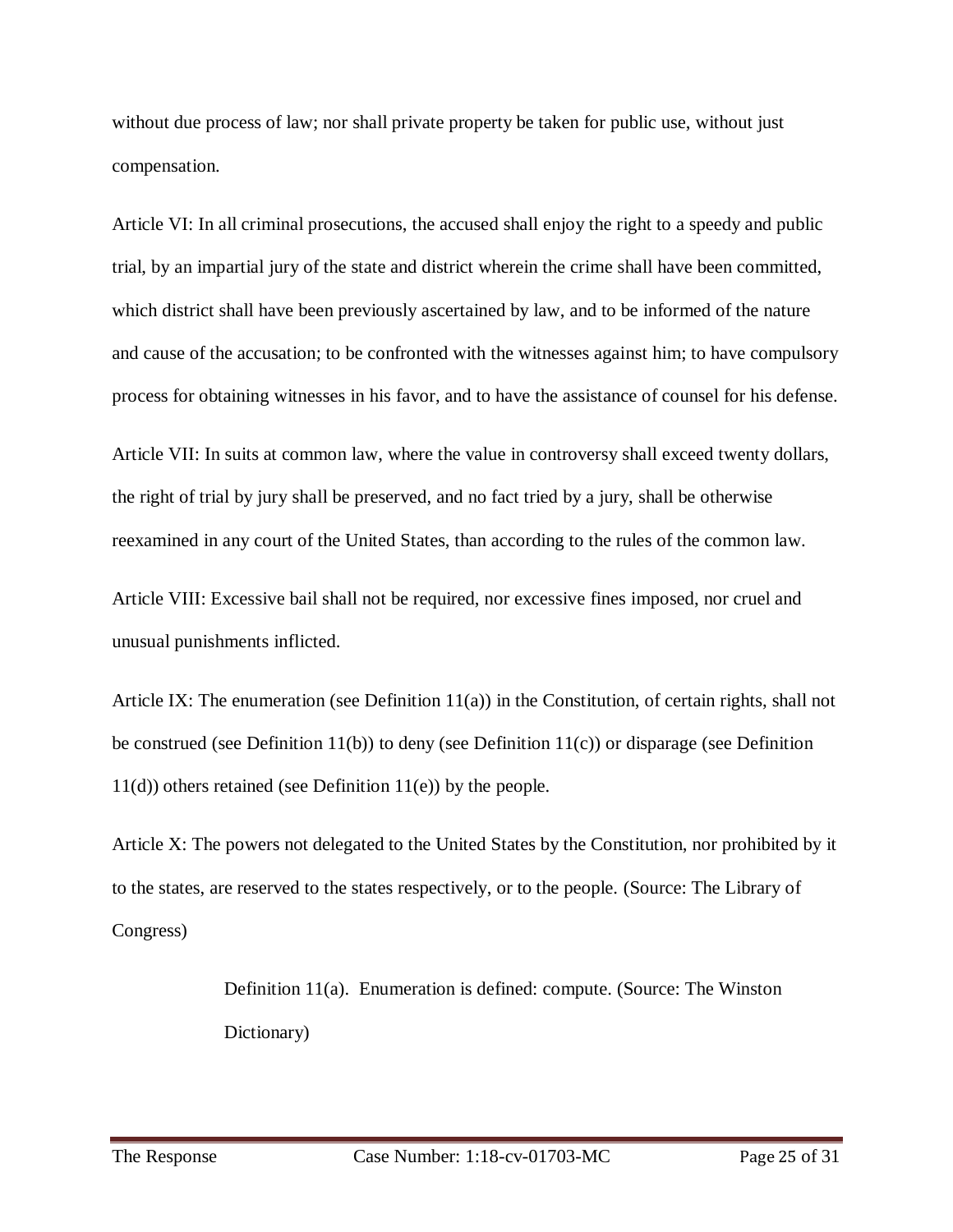Definition 11(b). Construed is defined: to interpret; explain; analyze; and attribute a meaning to. (Source: The Winston Dictionary)

Definition  $11(c)$ . Deny is defined: to refuse to accept as real or existent. (Source: The Winston Dictionary)

Definition 11(d). Disparage is defined: to bring discredit upon; dishonor. (Source: The Winston Dictionary)

Definition 11(e). Retained is defined: to persist in holding or keeping in use. (Source: The Winston Dictionary)

Definition 12. Article is defined: to bind by written agreement, to state in the form of Articles. (Source: The Winston Dictionary)

Definition 13. 14<sup>th</sup> Amendment is defined: All persons born or naturalized in the United States, and subject to the jurisdiction thereof, are citizens of the United States and of the State wherein they reside. (Source: Library of Congress)

Definition 14. Subject is defined: under the power or control of another. (Source: The Winston Dictionary)

Definition 15. Citizen is defined: owes allegiance to a sovereign. (Source: The Winston Dictionary)

Definition 16. Straw Man is defined: a person set up to serve as a cover for a usually questionable transaction. (Source: The Merriam-Webster Dictionary)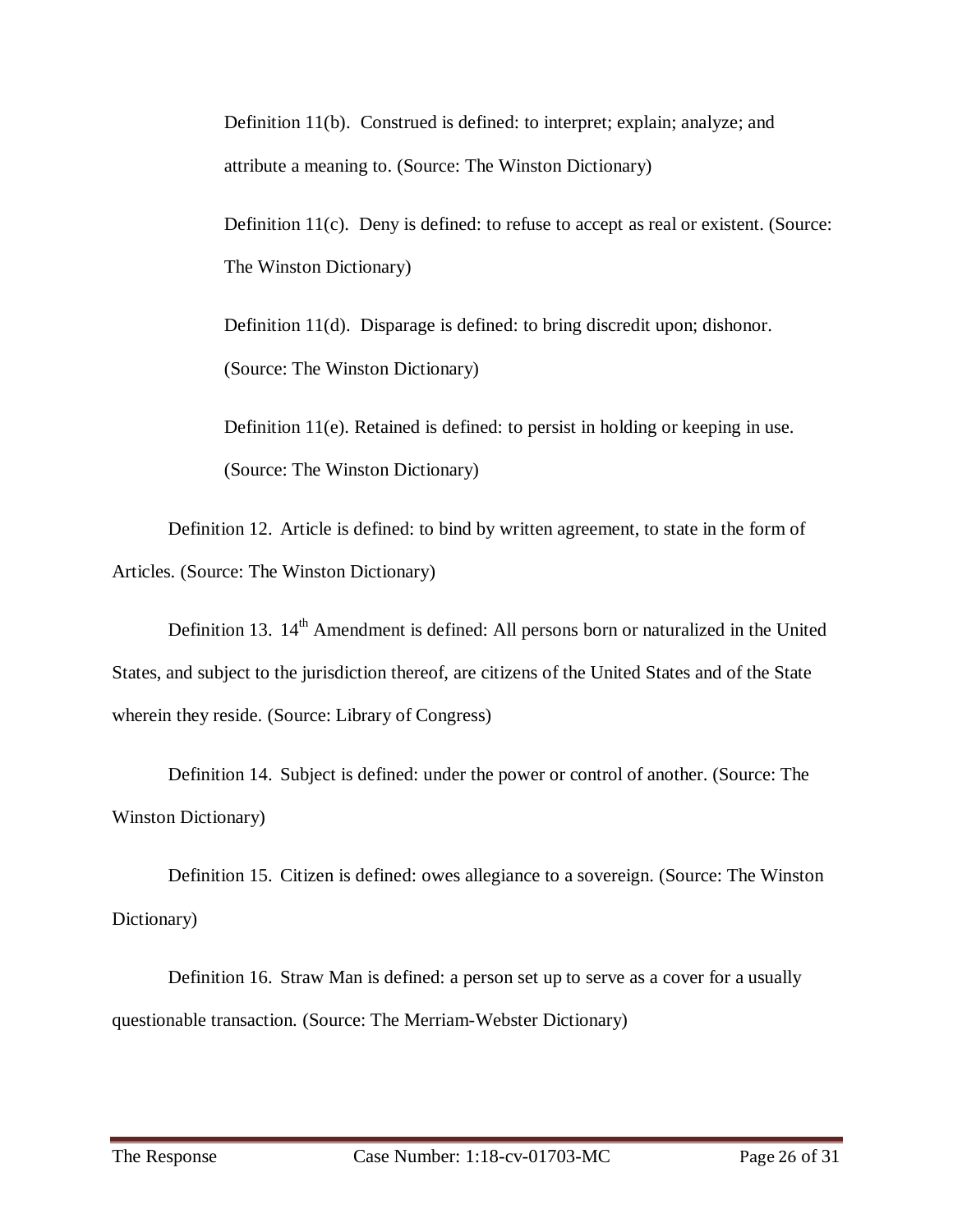Definition 17. Corporation is defined: an artificial being created by law, composed of a number of persons who subsist as one body with definite provisions as to their rights, continued existence, etc, within the scope of a charter, as a government of a town, a stock company, or commercial activity, or the like. (Source: The Winston Dictionary)

Definition 18. Authority is defined: the power or right to act or command or to demand obedience. (Source: The Winston Dictionary)

Definition 19. Common Law is defined: the law of custom or usage not in the written statues of a country. (Source: The Winston Dictionary)

Definition 20. Jurisdiction is defined: the district over which any authority extends. (Source: The Winston Dictionary)

Definition 21. Court is defined: a hall of justice. (Source: The Winston Dictionary)

Definition 22. Officer is defined: one of the persons elected to administer the affairs of an organized body. (Source: The Winston Dictionary)

Definition 23. Immobile is defined: not moveable; stable; motionless. (Source: The Winston Dictionary)

Definition 24. Fraud is defined: any deception used to cheat or deceive a person, whereby he is induced to part with property or surrender some legal right. (Source: The Winston Dictionary)

Definition 25. Usurp is defined: to take possession by force, of the office, functions, powers or rights of another. (Source: The Winston Dictionary)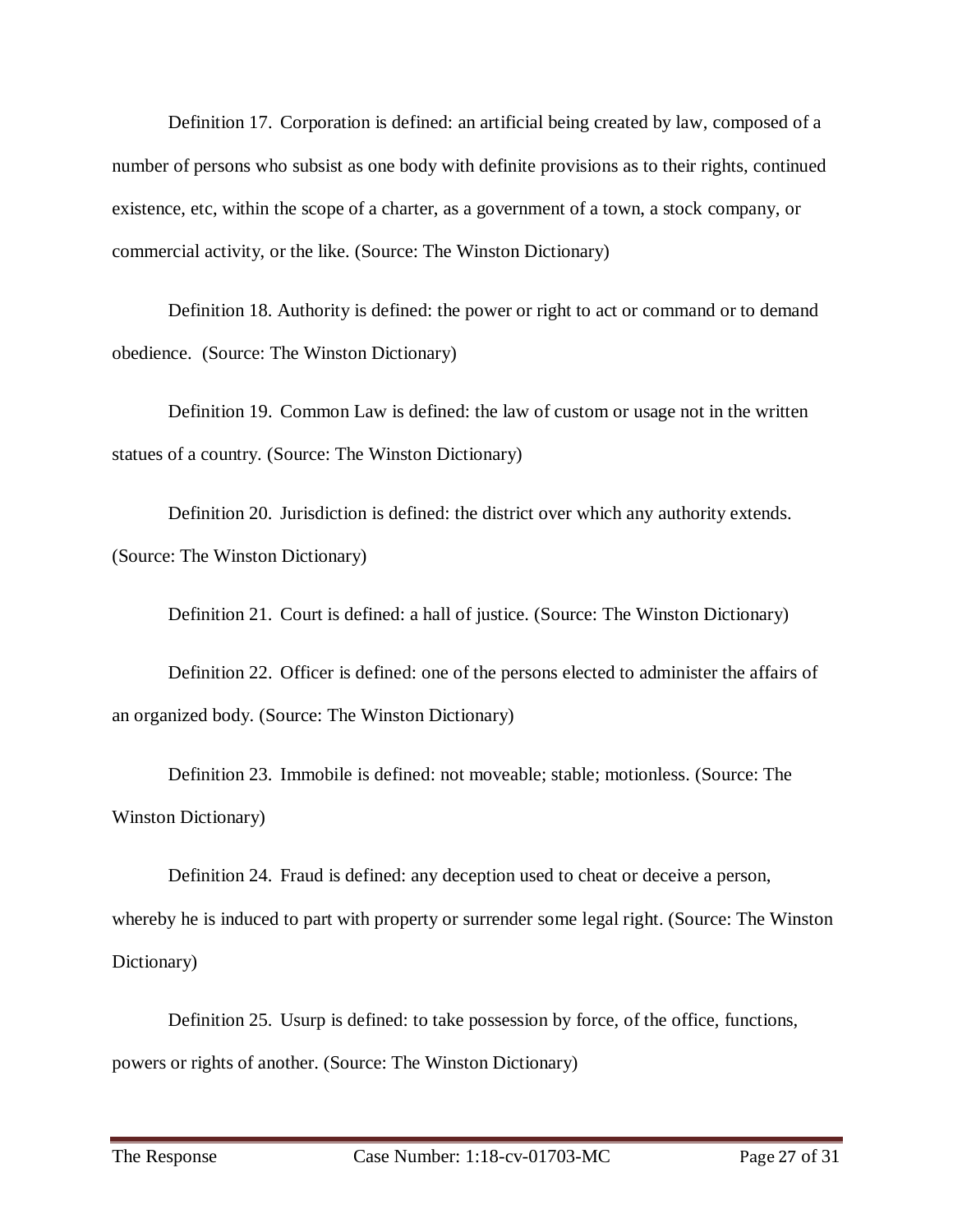Definition 26. Commercial is defined: engaged in, resulting from, or pertaining to trade or business. (Source: The Winston Dictionary)

Definition 27. Contract is defined: bargain, agreement, arrangement, compact, stipulation, promise, covenant, bond. (Source: The Winston Dictionary)

Definition 28. Acting is defined: the performance of a part on, or as if on, the stage. (Source: The Winston Dictionary)

Definition 29. Tandem is defined: one behind the other. (Source: The Winston Dictionary)

Definition 30. Collusion is defined: a secret agreement of cooperation to obtain an unlawful object. (Source: The Winston Dictionary)

Definition 31. Treason is defined: the crime of betraying or attacking the state or the government of the state to which the offender belongs. (Source: The Winston Dictionary)

Definition 32. Sedition is defined: conduct becoming treasonable. (Source: The Winston Dictionary)

Definition 33. Fictitious is defined: pretended. (Source: The Winston Dictionary)

Definition 34. Administrative is defined: pertaining to management of affairs or government. (Source: The Winston Dictionary)

Definition 35. Admiralty is defined: the court or law pertaining to maritime (see Definition 35(a)) questions or offenses. (Source: The Winston Dictionary)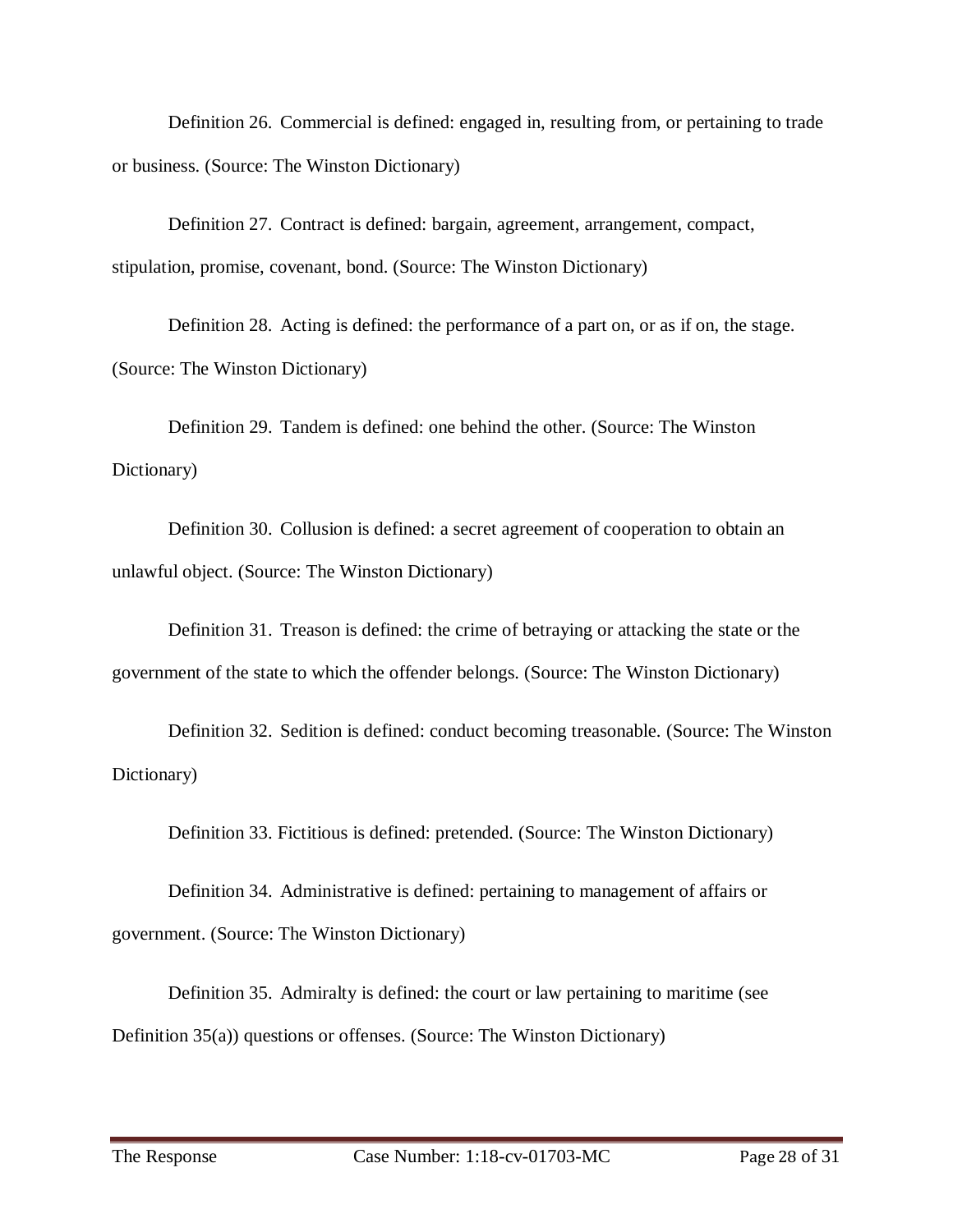Definition 35(a). Maritime is defined: connected with the sea in respect to navigation or trade. (Source: The Winston Dictionary)

Definition 36. Violation is defined: to encroach or trespass on. (Source: The Winston Dictionary)

Definition 37. Unalienable is defined: not transferable to another or not capable of being taken away or denied. (Source: Dictionary.com)

Definition 38. Containing is defined: to hold. (Source: The Winston Dictionary)

Definition 39. Maximum is defined: an established principle or truth. (Source: The Winston Dictionary)

Definition 40. Procedure is defined: the manner of carrying on a case. (Source: The Winston Dictionary)

Definition 41. Litigation is defined: the process of carrying on a lawsuit. (Source: The Winston Dictionary)

Definition 42. Superior is defined: higher or above in place or position. (Source: The Winston Dictionary)

Definition 43. Jury is defined: a body of persons, residents of the county having jurisdiction of the cases called before them, usually twelve in number, selected according to law and sworn to enquire into or decide on the evidence in a case of law before them. (Source: The Winston Dictionary)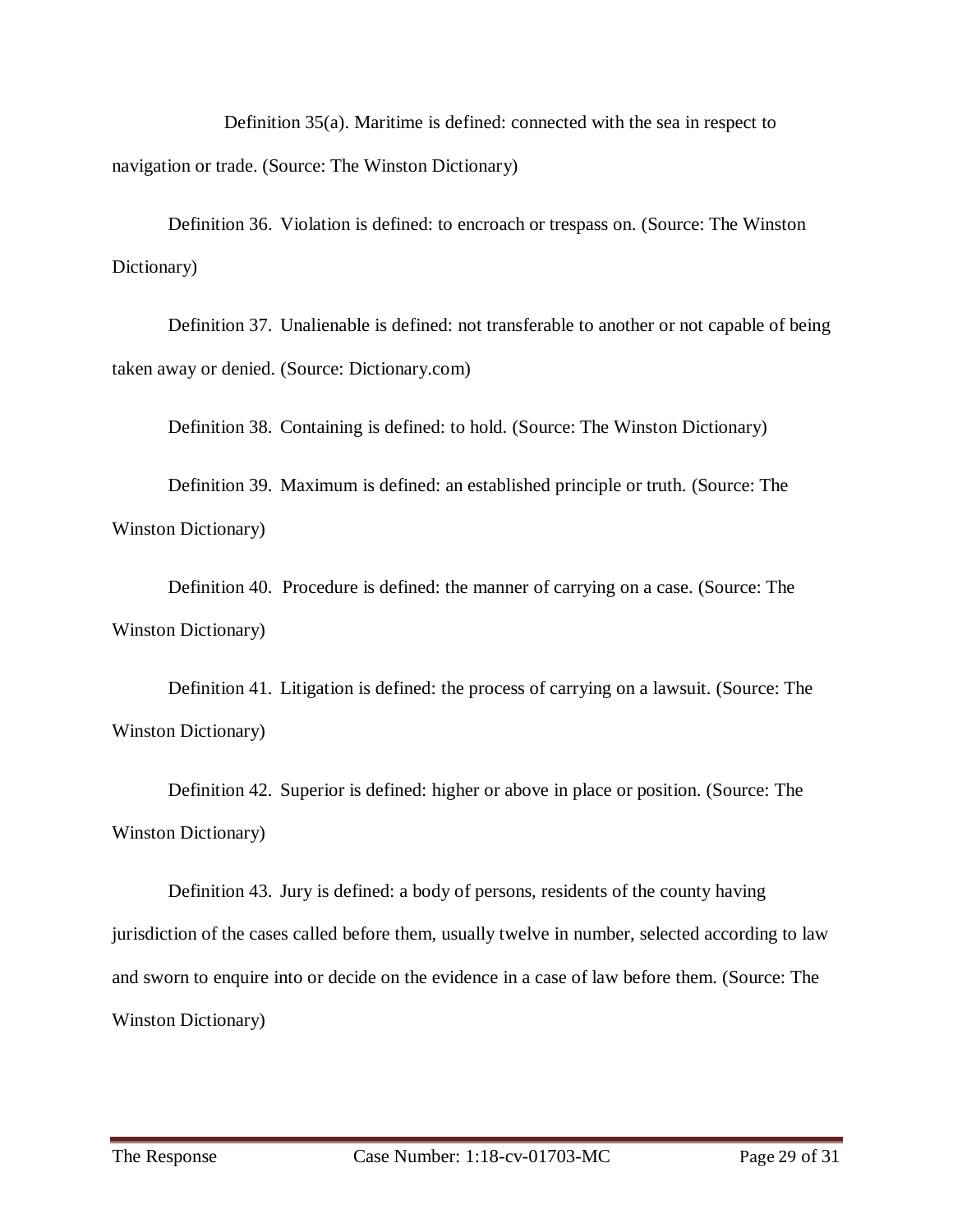Definition 44. Consent is defined: to comply voluntarily. (Source: The Winston Dictionary)

Definition 45. Indisputable is defined: too evident to admit of debate or question. (Source: The Winston Dictionary)

Definition 46. Emergency is defined: sudden or unexpected happening, demanding prompt action. (Source: The Winston Dictionary)

Definition 47. Acts is defined: a formal writing making clear what has been done, enacted, etc. (Source: The Winston Dictionary)

Definition 48. Hence is defined: for this is the reason. (Source: The Winston Dictionary)

# **Affiant's Signature Invoking Affiant's Authority for the Common Law for the Bill for the Rights for The Writ for the Mandamus for the Response**

Affiant affirms all statements made in this document are the truth to the best of the affiant's knowledge.

| Affiant's Signature                                                                               | Date $\qquad \qquad \qquad$ |
|---------------------------------------------------------------------------------------------------|-----------------------------|
| Henry Shivley, Individual free national for the Republic for the united States for the Americas   |                             |
|                                                                                                   |                             |
| Laura Shivley, Individual free national for the Republic for the united States for the Americas   |                             |
| Witness's Signature                                                                               |                             |
| Cameron Shivley, Individual free national for the Republic for the united States for the Americas |                             |